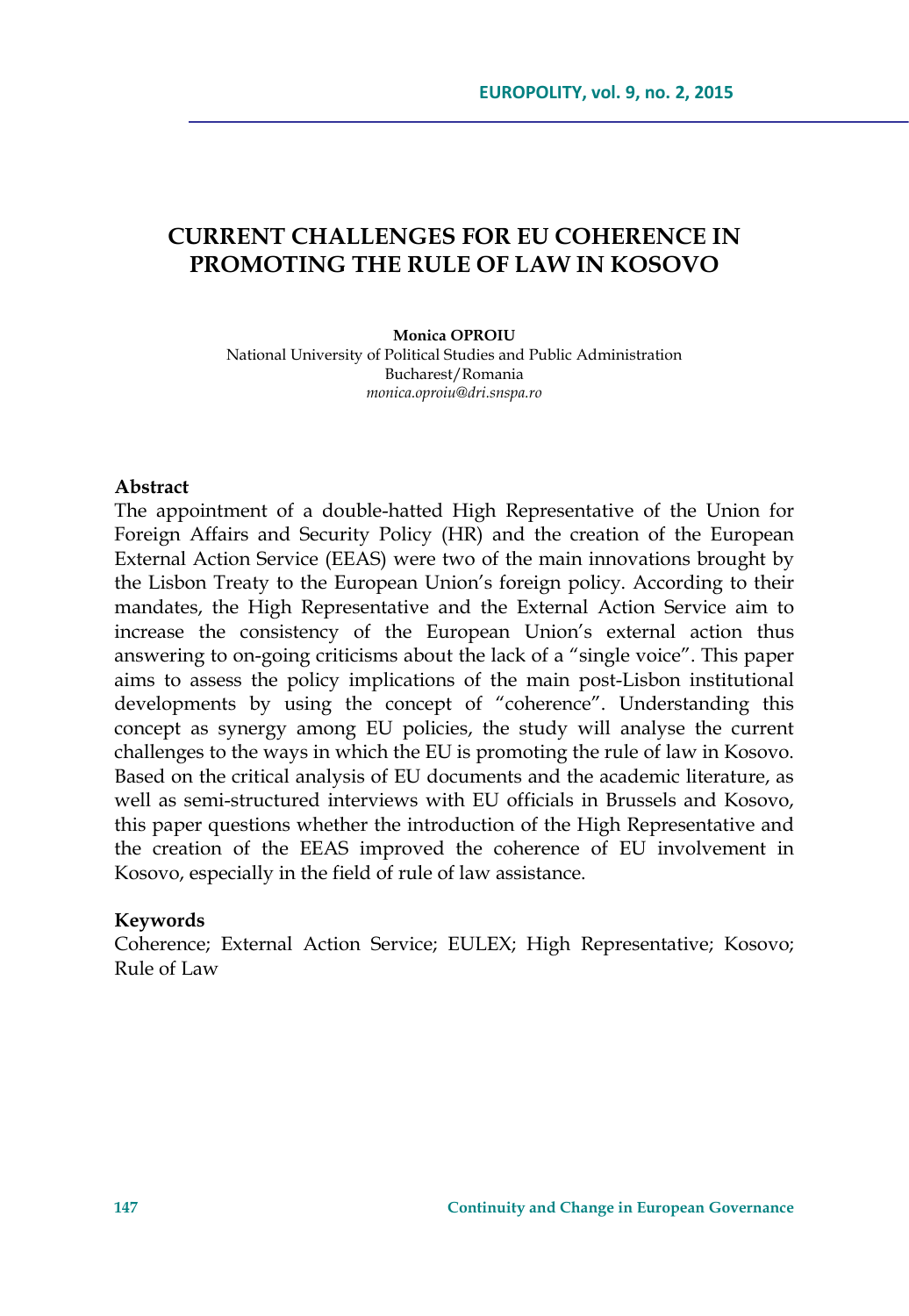## **1. INTRODUCTION: WHY IS IT WORTHWHILE TO STUDY EU RULE OF LAW ASSISTANCE IN KOSOVO?**

Fifteen years after the European Council in Santa Maria da Feira in June 2000 announced for the first time that the Western Balkans countries had the perspective of EU membership, the political, security and economic situation in the region does not provide many reasons for optimism. Croatia joined the EU in 2013, but the remaining contenders are challenged by unresolved issues including contested statehood and unconsolidated democracy. Meanwhile, the EU seems to have become weary of enlargement. Nevertheless, it continues its involvement in the Western Balkans since the promise of European integration of the countries in the region has been reiterated several times and is widely perceived as a guarantee of their stability and reform. As the region slowly moved away from posing significant "hard security" threats, the international community entrusted the EU with the tasks of conflict resolution, stabilisation and democratisation.

When the security environment became relatively "safe and secure" in most of the Western Balkan region and as the possibility of relapsing into war diminished, the EU started focusing on "soft security" threats like organised crime, corruption, illegal immigration and lack of good governance. Consequently, it created instruments for helping these countries become more efficient in addressing the sources of instability and thus prevent potential spill-over into the EU. Due to the particularities of the legacy of violent conflicts in the Western Balkans, the EU designed the Stabilisation and Association Process as the main policy framework for engaging these countries.

Moreover, based on the lessons from the previous round of enlargement in Central and Eastern Europe, especially regarding the transformation of the rule of law area in Romania and Bulgaria, which proved to be a difficult and lengthy process, the EU decided to address the identified shortcomings. The Enlargement Strategy of 2011 stated that the issues related to the judiciary and fundamental rights and to justice and home affairs respectively1 should be tackled early in the accession process, monitored

<sup>&</sup>lt;sup>1</sup> Chapter 23 includes four main elements: judiciary, fight against corruption, fundamental rights and EU citizens' rights, while Chapter 24 is dedicated to the fight against all types of organised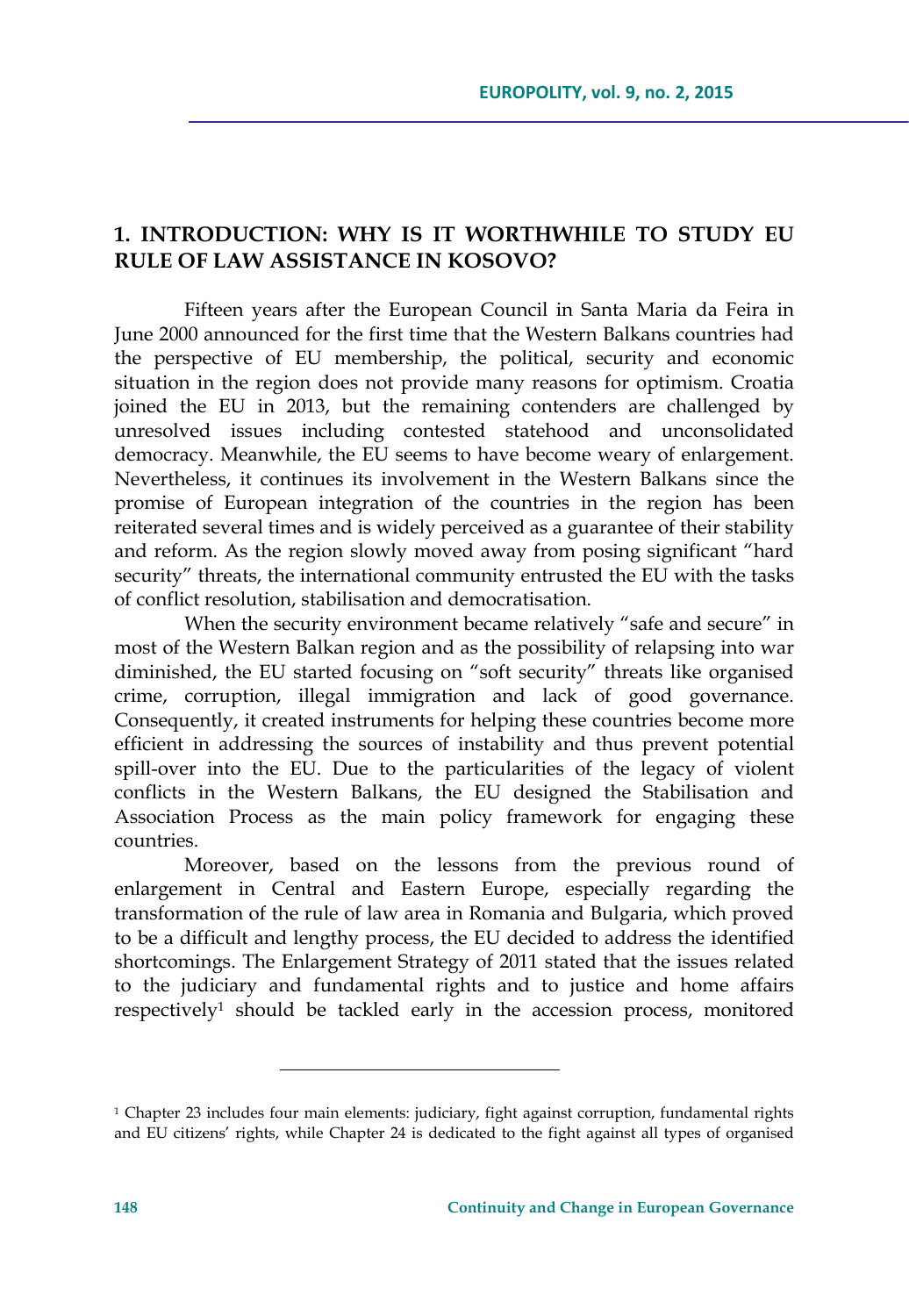continuously by the Commission and targeted through the Instrument for Pre-Accession funds (European Commission 2011, 5). In 2012 the European Commission officially placed the rule of law at the centre of the enlargement policy (European Commission 2012c, 4).

The topic of EU rule of law assistance in  $Kos 0<sup>1</sup>$  is worth exploring for several reasons. Firstly, despite slowing down its pace, the enlargement process remains the EU's most successful foreign policy tool. This was acknowledged once more in December 2012 when the EU was awarded the Nobel Peace Prize for having "for over six decades contributed to the advancement of peace and reconciliation, democracy and human rights in Europe" (Nobel Peace Prize 2012). After Croatia's accession, the EU needs another success story in order to maintain the resolve of the countries in the region to pursue the goal of EU integration and their commitment to painful reform, especially in the fields of rule of law and good governance. Despite its distant prospects and multiple issues to solve, the stakes are too high in Kosovo's case for the EU not to try its best in proving enlargement to be an infallible tool for attaining stabilisation and promoting peace in Europe.

Secondly, Kosovo together with Serbia have been recently enjoying widespread attention due to the successful mediation attempts by the EU High Representative for Foreign Affairs and Security Policy in view of a "normalisation" of the relations between Belgrade and Pristina. In April 2013 a ground-breaking agreement was obtained, establishing a power-sharing arrangement in Serbian-dominated Northern Kosovo (Mitrovica), run by parallel structures supported by Belgrade after 2008. This was possible because the EU engaged both Serbia and Kosovo through the Stabilisation and Association Process and promised them a European future.

The deployment of EULEX, an integrated rule of law mission targeting the police, judiciary and customs and the biggest civilian EU mission to date, the mediation efforts between Belgrade and Pristina, the visa dialogue, the activity of the EU Special Representative, the launching of the Structured Dialogue on Rule of Law, the financial assistance through IPA and IPA II are all part of the multifaceted EU involvement in Kosovo. Also, they illustrate a

<u> 1989 - Johann Barn, mars eta bainar eta industrial eta baina eta industrial eta baina eta industrial eta in</u>

crime, terrorism, the Schengen rules, border control and visas, as well as migration, asylum, judicial cooperation in criminal and civil matters and police and customs cooperation. 1 All references to Kosovo in this paper are in line with United Nations Security Council

Resolution 1244/99 and the opinion by the International Court of Justice on the Kosovo declaration of independence (2010), as acknowledged at the level of the European Union.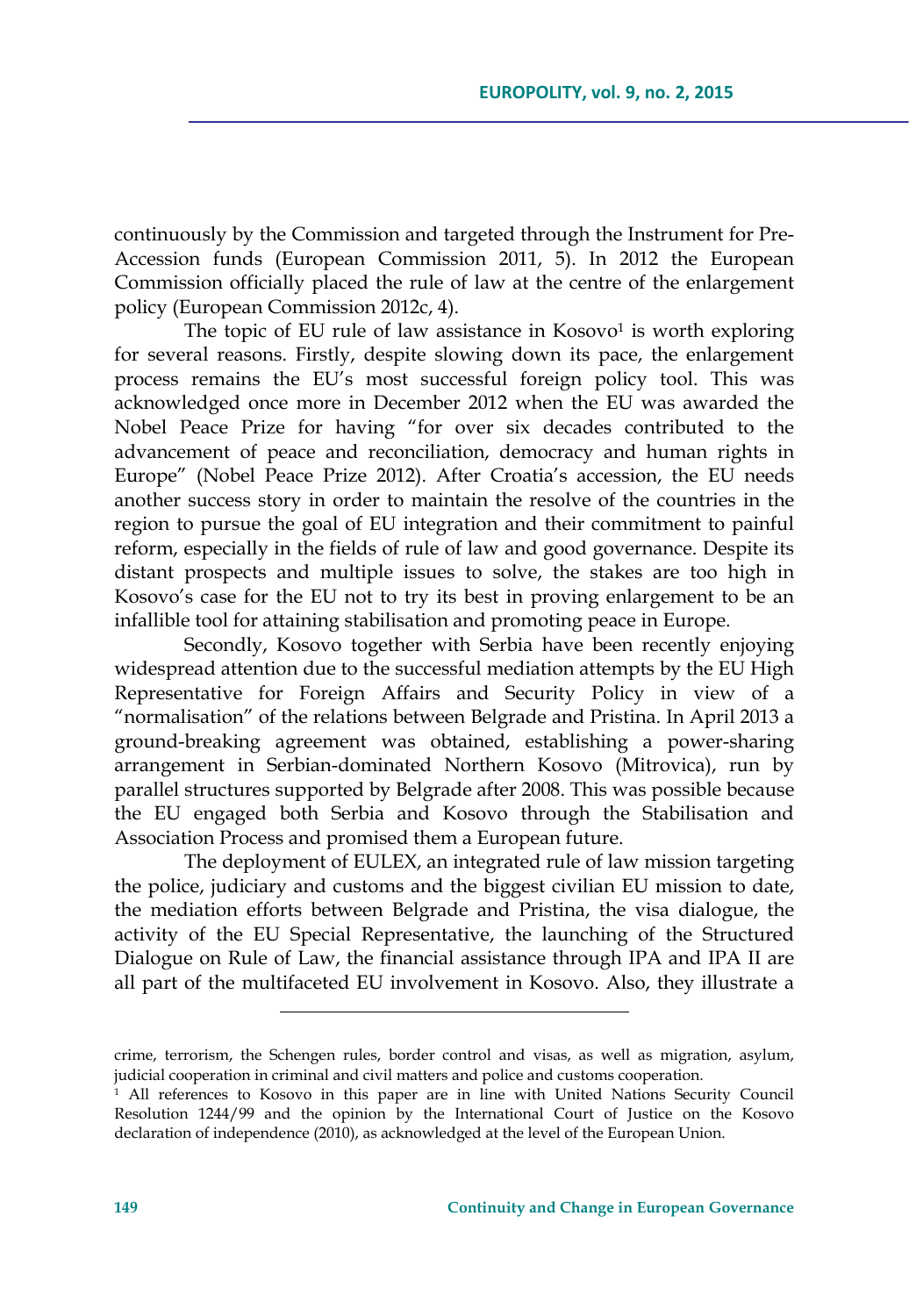particular emphasis on rule of law-related reforms as the essential premise of viable statehood for Kosovo and a *sine qua non* condition for becoming closer to the EU. The coherent use of all these instruments represents a relevant test for the European Union from a legal, political, public policy and administrative perspective.

The works on EU enlargement and Europeanization mainly focus on the transformative power of EU accession and membership and analyse the impact of conditionality on domestic politics. The picture becomes more complicated when enlargement or pre-accession are accompanied by proper foreign and security policy initiatives, including state-building and conflict resolution. This brings into the discussion a whole new set of elements. The questions that arise are thus related to how to coordinate actors and instruments across the former EU pillars and create synergy in the EU's external action or to the limits of conditionality in an environment that is less pro-European and also shared with other international actors undertaking similar activities (Papadimitriou and Petrov 2013, 123).

The present study will try to explore the answers to some of these questions and offer an understanding of the EU's involvement in rule of law assistance in Kosovo based on the analysis of the coherence of the Union's relevant policies and instruments in this field. The underlying assumption is that a proper understanding of the EU external action from "within" is useful in order to evaluate what the Union is doing on the international scene in general and in various specific cases in particular. External variables aside, the intra-EU dynamics in Brussels and on the ground are essential for the Union's capacity to devise common policies and implement them in a coherent manner. Based on the critical analysis of EU documents and the academic literature, as well as semi-structured interviews<sup>1</sup> with EU officials in Brussels and Kosovo, and civil society representatives in Kosovo, this paper explores the extent to which the introduction of the High Representative and the creation of the EEAS improved the coherence of the EU's involvement in Kosovo and the current challenges to its efforts in the field of rule of law assistance.

<u> 1989 - Johann Barn, mars eta inperiodo</u>

<sup>1</sup> Interviews were conducted in October 2014 in Brussels and April 2015 in Pristina with financial support from the National University of Political Studies and Public Administration. One interview was conducted over Skype. All interviews were conducted in confidentiality, and the names of the interviewees (and their institutional affiliation, in some cases) are withheld by mutual agreement.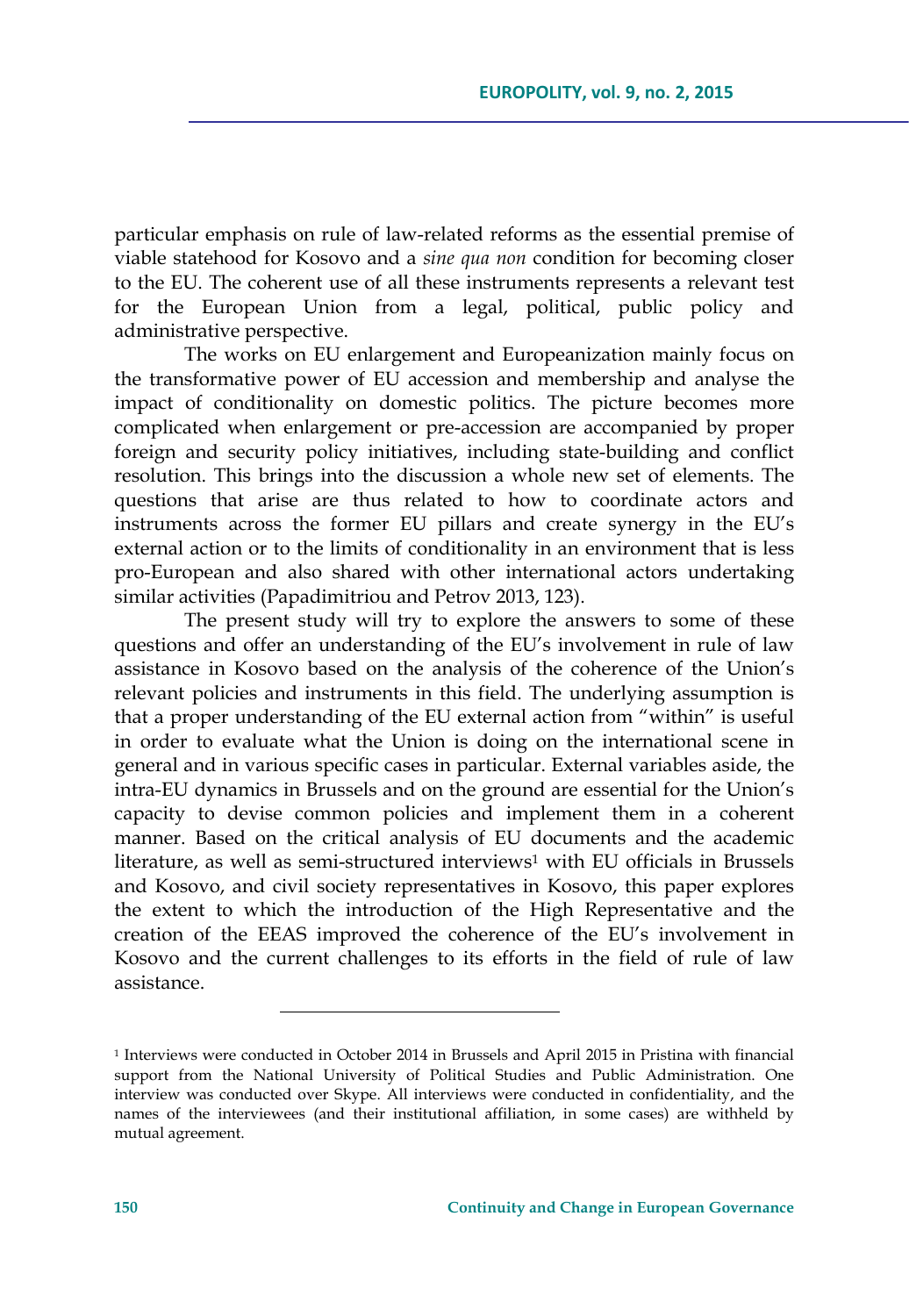## **2. STUDYING COHERENCE IN THE EU CONTEXT – BETWEEN ACADEMIC DEBATES AND TREATY REQUIREMENTS**

The works on EU coherence are plentiful, illustrating both the legal and the political science perspectives. Legal scholars focus on the analysis of coherence as a constitutional principle in EU law enshrined in the Treaties, creating an obligation for EU institutional actors to implement a coherent European foreign policy (Hillion 2008; Hillion 2012). It is in this context that three main dimensions of coherence have been defined – horizontal, vertical and institutional – with some variations among authors (Tietje 1997; Nuttal 2001; Missiroli 2001; Gebhard 2011). On the other hand, empirical studies analyse the existing institutional arrangements and their potential for creating (in)coherence (Duke 2006; Portela and Raube 2009) or use case-studies in order to explore the specifics of the three dimensions of coherence (Juncos 2013).

Due to the complexity of the EU system, a rich body of literature was created in order to identify various types of coherence, focusing on its internal and external dimensions, as well as on the relations between the member states and the Union and between and within the latter's institutions. Ever since the Maastricht Treaty was adopted, scholars have begun analysing the sources of potential incoherence in the EU's external action in parallel with the novel requirements for consistency, more so as the Union began defining its distinct identity on the international scene. Whilst a certain consensus regarding three general types of coherence has emerged, there are still some variations in the literature.

Initially, Christian Tietje identified two types of coherence in the EU's foreign policy, as institutionalised by the Maastricht Treaty. In his view, there was vertical (in the relation between the Member States and the Union) and horizontal (between the foreign relations of the EC and the Common Foreign and Security Policy) coherence (Tietje 1997, 224). Few years later, Simon Nuttal built on Tietje's approach and provided a new categorization of what he termed "consistency": horizontal (between the different EU policies), institutional (between the two different bureaucratic apparatuses, intergovernmental and Community) and vertical (between EU and national policies) (Nuttal 2001, 3-4). At the same time, he showed that after the Single European Act successive EU treaties failed to define bureaucratic boundaries,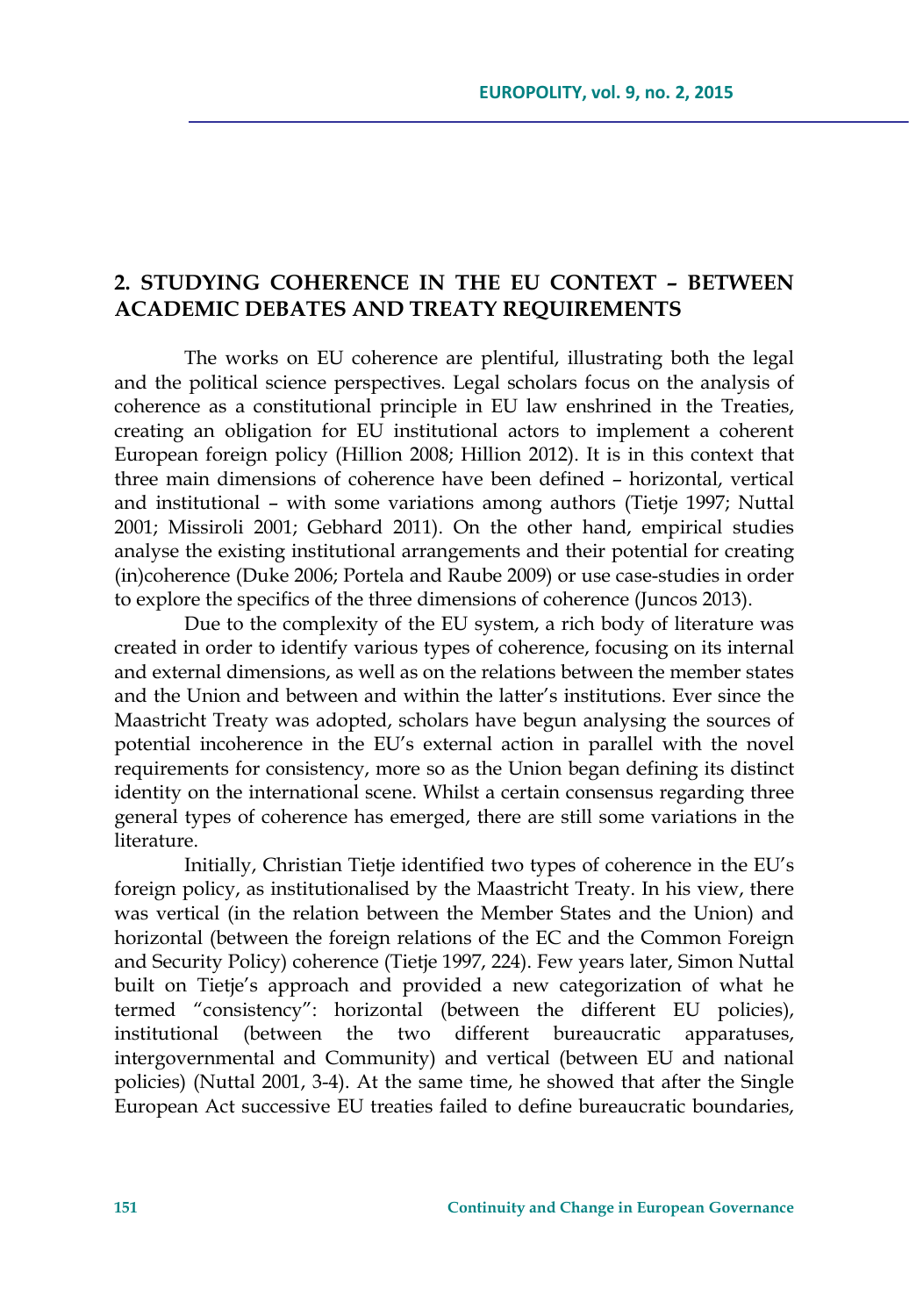which meant that consistency issues had to be tackled through evolving cooperative practice, like in the case of the relationship between the High Representative for Common Foreign and Security Policy and the Council Secretariat in the aftermath of the Amsterdam Treaty (Nuttal 2001, 7). Whilst issues of institutional consistency were easier to solve, as his example showed, those pertaining to horizontal or vertical consistency required a thorough debate on the nature of the EU's foreign policy and its identity as an international actor (Nuttal 2001, 10). Later on, Carmen Gebhard identified four types of coherence: horizontal (inter-pillar), vertical, internal and external, with the first three being in line with the literature of the field, whereas the fourth was treated more like a technical matter regarding the external representation of the EU (Gebhard 2011, 109).

A more recent strand of literature looks at coherence as the basis for the emergence of an EU "comprehensive approach" to external action in general and crisis management or conflict prevention in particular. Alexander Mattelaer traces the quest for comprehensive planning in EU crisis management in the post-Lisbon era and, putting "empty promises" aside, he argues that the comprehensive approach is more of a "rhetorical phantom" which cannot be put into practice because of "a persistent unwillingness to concentrate planning and decision-making authority in the hands of single institutions or individuals" (Mattelaer 2013, 125).

In his view, the result of this unwillingness is an "EU foreign policy bureaucracy characterized by omnipresent stovepipes" lacking unity of effort, which, surprisingly, is "both politically understandable and, for the time being, practically inconsequential" (Mattelaer 2013, 126). That is why "the search for coordination mechanisms cannot be a merely technical quest for efficiency: as strategic coordination must follow a particular policy agenda it represents a battle for political influence. This runs against the EU's culture of dispersed authority and omnipresent checks and balances. The lack of policy coherence is therefore politically understandable and not necessarily «bad»" (Mattelaer 2013, 125).

In other words, although not always deemed efficient, the set-up of EU crisis management (and if we extrapolate from it, of foreign policy in general) may represent a safety net against other dangers. Mattelaer even argues that "the EU's political culture of dispersed authority and omnipresent checks and balances may work against strategic coherence, yet it also prevents the strategic miscalculations that bedevil more unitary actors", like the United States (Mattelaer 2013, 127). So, by introducing the topic of crisis management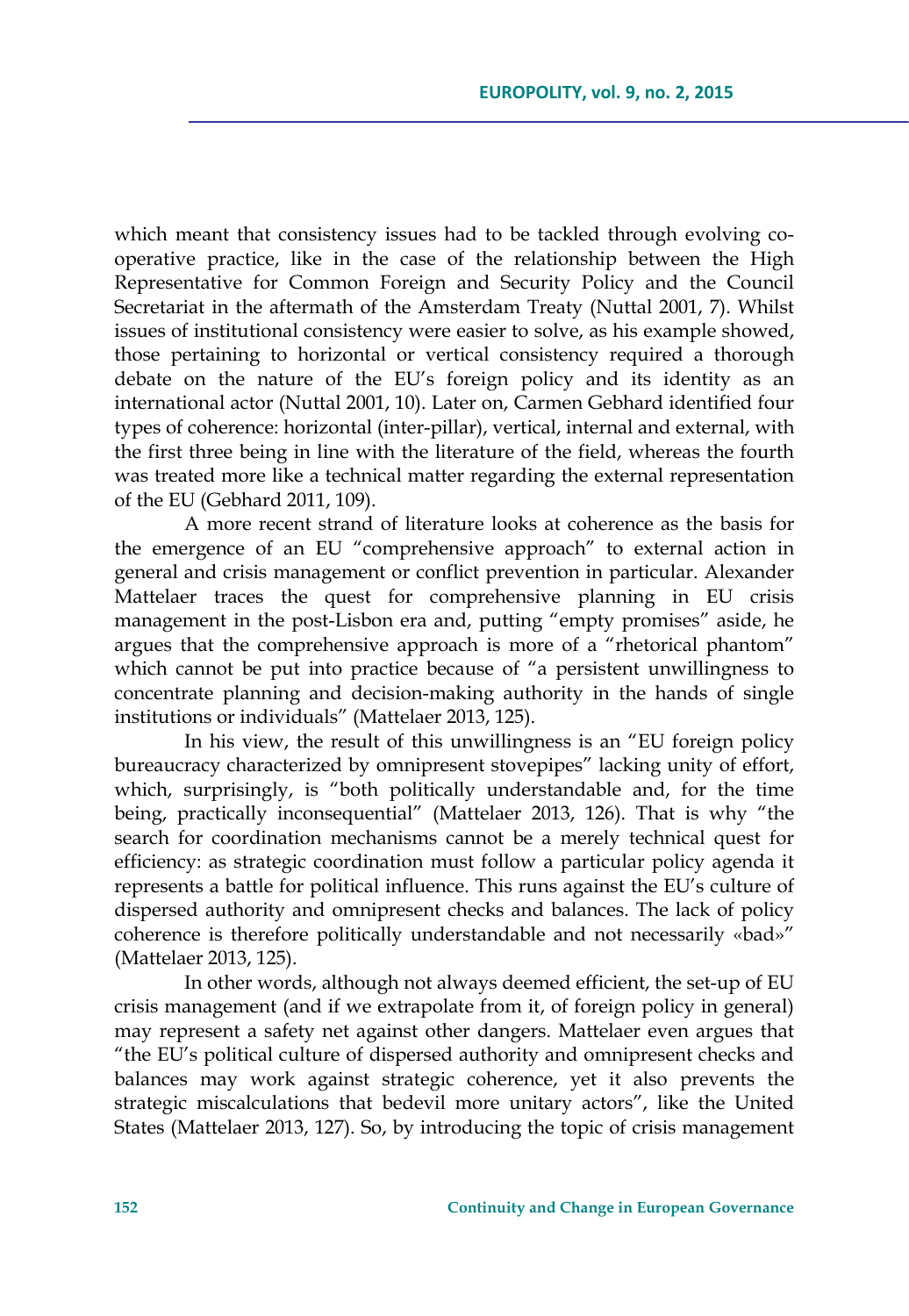into the equation he aims to debunk some myths and explore a less known perspective on coherence. Being the direct result of a political culture, which tries to prevent the concentration of authority and coordination in only one pair of hands, the EU's complicated foreign policy bureaucracy and its implicit lack of coherence do not necessarily constitute a threat to EU strategic relevance. On the contrary, the debate on the comprehensive approach could be used as a smokescreen that masks the bigger picture of faltering ambitions, downsizing of member states' capabilities and on-going financial difficulties for EU crisis management.

Even fewer works look at the evolution of the consistency/coherence requirement<sup>1</sup> in the EU treaties. Such requirements can be traced back to the Single European Act and the introduction of the European Political Cooperation as a means to increase coordination of the member states' foreign policy. The Treaty of Maastricht institutionalised the pillar structure of the European Union and included specific references to consistency based on the spirit of solidarity and loyalty among member states, as well as on the principle of clear delimitation of competences between EU institutions. Subsequent treaties were meant to reform the institutional setting of the Union and streamline its functioning in view of the EU's enlargement. Finally, the preamble of the Lisbon Treaty shows that the decision to amend the existing treaties was made by the European leaders "desiring to complete the process started by the Treaty of Amsterdam and by the Treaty of Nice with a view to enhancing the efficiency and democratic legitimacy of the Union and to improving the coherence of its action" (European Union 2007).

There are several articles in the Treaty on the European Union (TEU) and one in the Treaty on the Functioning of the European Union (TFEU) which address directly the issue of consistency in external action. The following table provides an overview of the main provisions regarding consistency in the consolidated versions of the two Treaties after the Lisbon reform and groups them under the main categories identified in the literature: institutional, horizontal and vertical coherence, respectively. The aim is to highlight that the reform treaty aimed at a general streamlining of the EU external action in all

<u> 1989 - Johann Barn, mars eta inperiodo</u>

 $1$  The term "consistency" is used throughout the Treaty on EU and the Treaty on the Functioning of the EU in the English version, but in other languages it has been translated as coherence (*cohérence* in French, *coherencia* in Spanish, *kohärenz* in German, *coerenţă* in Romanian, etc.) (Juncos 2013, 45). In most of the literature of the field consistency and coherence seem to be equivalent. Juncos (2013) provides a detailed analysis of this debate.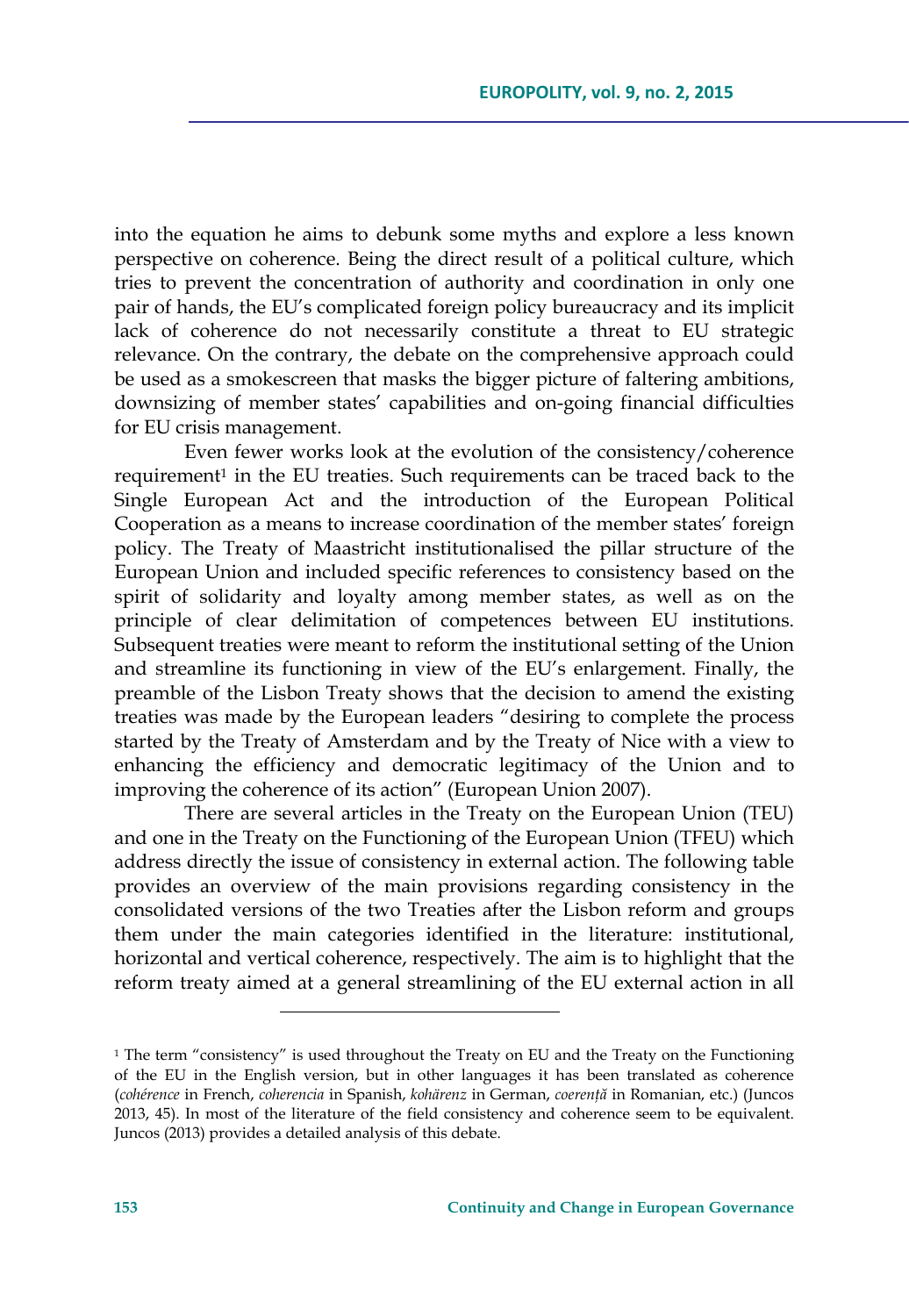its dimensions and at all levels, by entrusting both existing institutions and new players with the task of providing the much sought after consistency of EU action.

**Table no. 1** Provisions on consistency in the consolidated versions of the Treaty on European Union and the Treaty on the Functioning of the European Union, as amended by the Treaty of Lisbon

| Institutional coherence                   | Horizontal coherence                                            | Vertical coherence                                           |
|-------------------------------------------|-----------------------------------------------------------------|--------------------------------------------------------------|
| Art. 13 TEU                               | Art. 18 TEU                                                     | Art. 4.3 TEU                                                 |
| 1. The Union shall have an                | 4. The High Representative                                      | Pursuant to the principle of                                 |
| institutional<br>framework.               | shall be one of the Vice-                                       | cooperation,<br>sincere<br>the                               |
| which shall aim to promote                | $\sigma$ f<br>Presidents<br>the                                 | and the Member<br>Union                                      |
| advance<br>values,<br>its<br>its          | Commission.<br>He<br>shall                                      | States shall, in full mutual                                 |
| objectives, serve its interests,          | ensure the consistency of                                       | respect, assist each other in                                |
| those of its citizens and those           | the Union's external action.                                    | carrying out tasks, which                                    |
| of the Member States, and                 | shall<br>responsible<br>He<br>be                                | flow from the Treaties.                                      |
| consistency,<br>the<br>ensure             | within the Commission for                                       |                                                              |
| effectiveness and continuity              | responsibilities<br>incumbent                                   |                                                              |
| of its policies and actions.              | on it in external relations and                                 |                                                              |
| 2. Each institution shall act             | other<br>for<br>coordinating                                    |                                                              |
| within the limits of the                  | Union's<br>of the<br>aspects                                    |                                                              |
| powers conferred on it in the             | external action.                                                |                                                              |
| Treaties, and in conformity               |                                                                 |                                                              |
| with<br>the<br>procedures,                |                                                                 |                                                              |
| conditions and objectives set             |                                                                 |                                                              |
| out in them. The institutions             |                                                                 |                                                              |
| shall practice mutual sincere             |                                                                 |                                                              |
| cooperation.                              |                                                                 |                                                              |
| Art. 26(2) TEU                            | Art 7 TFEU                                                      | Art. 24 TEU                                                  |
| [] The Council and the                    | The Union<br>shall ensure                                       | 3. The Member States shall                                   |
| High Representative of the                | consistency<br>between<br>its<br>policies<br>and<br>activities, | support the Union's external                                 |
| Union for Foreign Affairs                 | taking all of its objectives                                    | and security policy actively<br>and unreservedly in a spirit |
| and Security Policy shall<br>the          | and<br>account<br>in<br>into                                    | loyalty and<br>mutual<br>оf                                  |
| unity,<br>ensure<br>and                   | the<br>accordance<br>with                                       | solidarity and shall comply                                  |
| consistency<br>effectiveness of action by | principle of conferral<br>of                                    | with the Union's action in                                   |
| the Union.                                | powers.                                                         | this area. The Member States                                 |
|                                           |                                                                 | shall<br>work together<br>to                                 |
|                                           |                                                                 | enhance and develop their                                    |
|                                           |                                                                 | mutual political solidarity.                                 |
|                                           |                                                                 | They shall refrain from any                                  |
|                                           |                                                                 | action, which is contrary to                                 |
|                                           |                                                                 | the interests of the Union or                                |
|                                           |                                                                 | likely<br>impair<br>to<br>its                                |
|                                           |                                                                 | effectiveness as a cohesive                                  |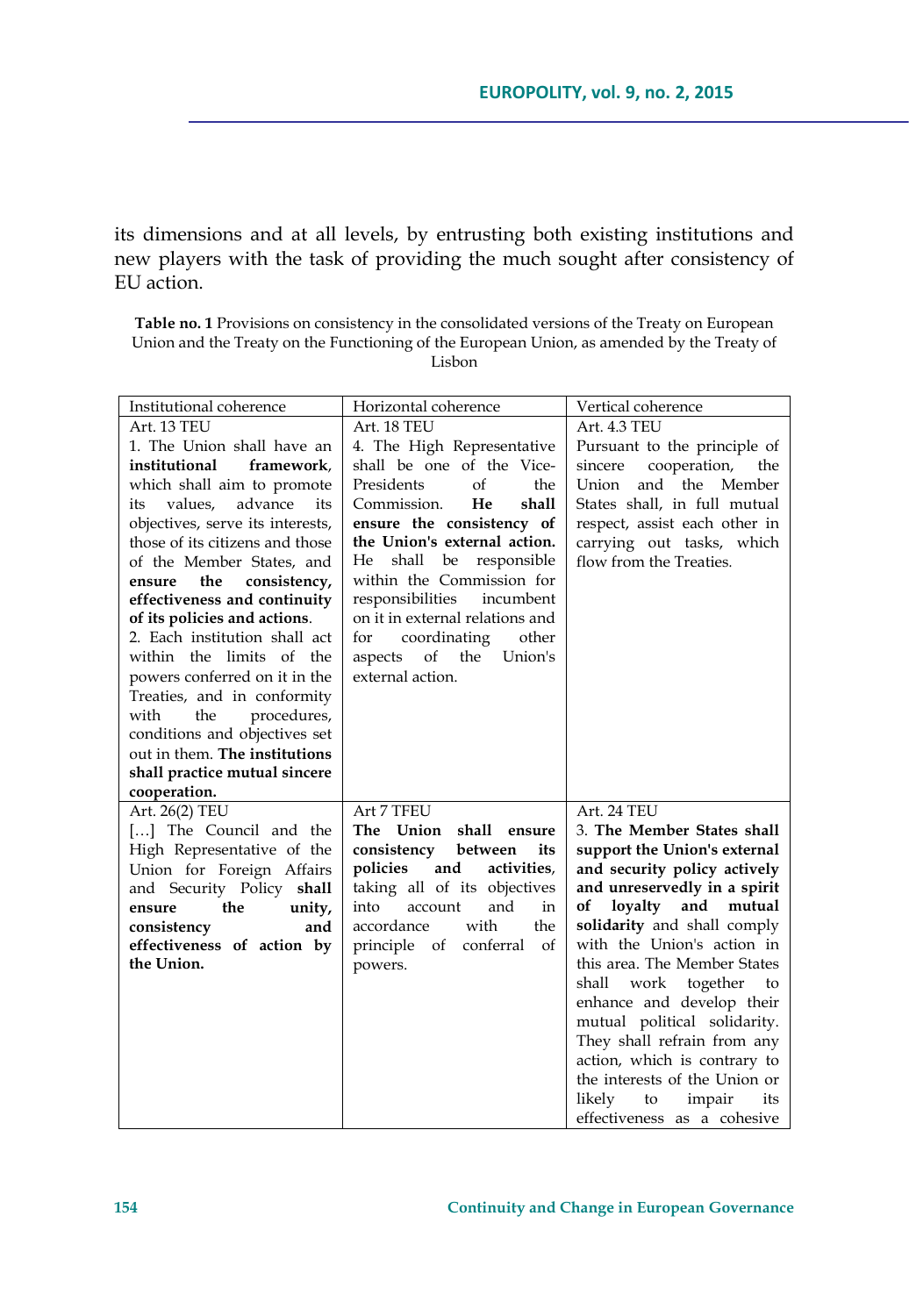|  | in<br>international<br>force    |
|--|---------------------------------|
|  | relations.                      |
|  | Art. 32 TEU                     |
|  | [] Before undertaking any       |
|  | action on the international     |
|  | scene or entering into any      |
|  | commitment, which could         |
|  | affect the Union's interests,   |
|  | each Member State shall         |
|  | consult the others within the   |
|  | European Council or the         |
|  | Council. Member States shall    |
|  | through<br>the<br>ensure,       |
|  | convergence of their actions,   |
|  | that the Union is able to       |
|  | assert its interests and values |
|  | on the international scene.     |
|  | When the European Council       |
|  | or the Council has defined a    |
|  | common approach of the          |
|  | Union within the meaning of     |
|  | the first paragraph, the High   |
|  | Representative of the Union     |
|  | Foreign Affairs<br>for<br>and   |
|  | Security Policy<br>and<br>the   |
|  | Ministers for Foreign Affairs   |
|  | of the Member States shall      |
|  | coordinate their<br>activities  |
|  | within the Council.             |
|  | The diplomatic missions of      |
|  | the Member States and the       |
|  | Union delegations in third      |
|  | and<br>countries<br>at          |
|  | international<br>organisations  |
|  | shall cooperate and shall       |
|  | contribute<br>formulating<br>to |
|  | and<br>implementing<br>the      |
|  | common approach.                |

*Source*: Compiled by the author based on the text of the EU treaties available at http://europa.eu/eu-law/decision-making/treaties/index\_en.htm. All highlights belong to the author.

The new High Representative and the External Action Service are the result of a long and continuous process of institutionalisation of EU foreign policy (and beyond, touching upon the entire spectrum of external action and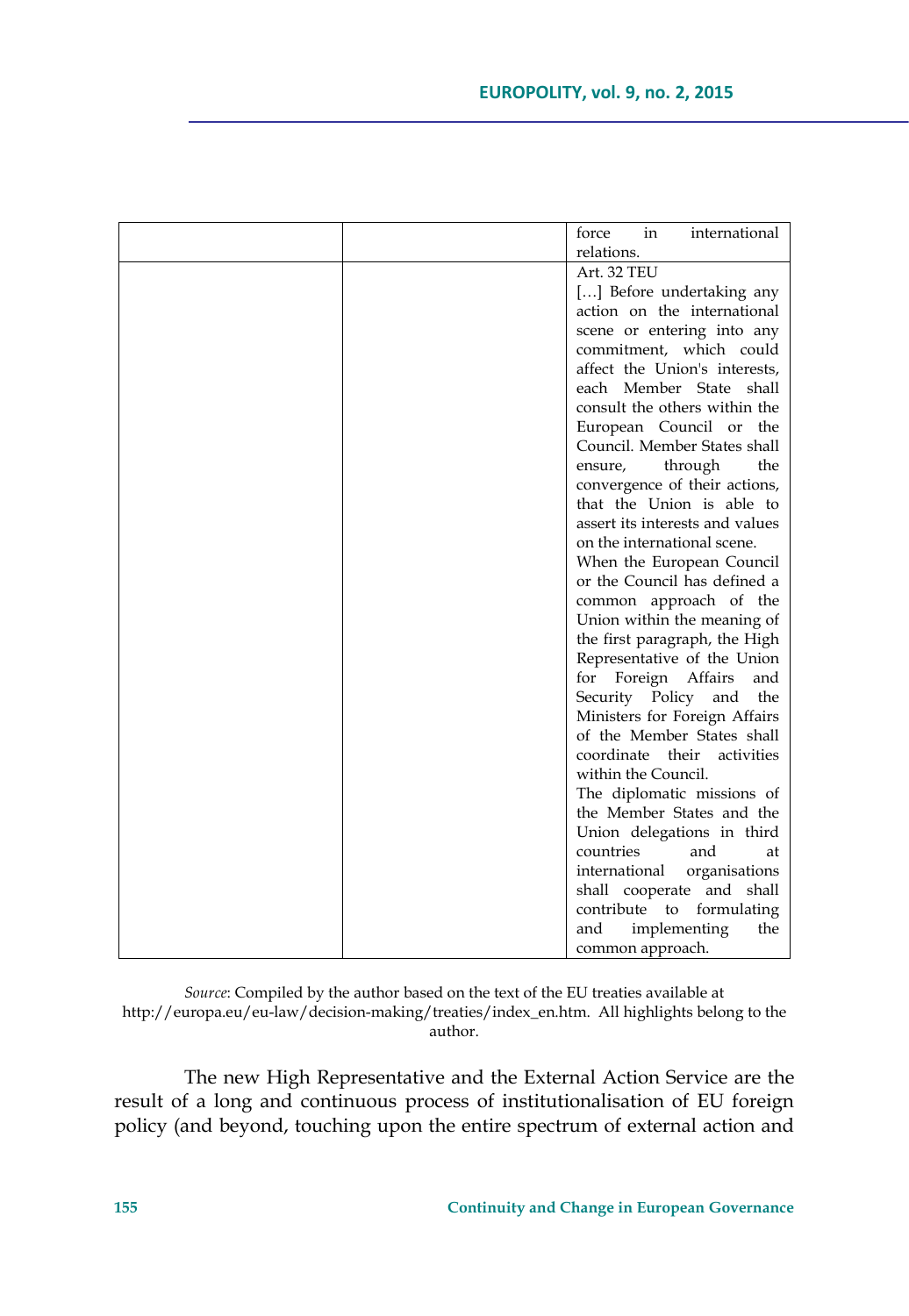internal policies with an external dimension) which, while aiming for consistency and effectiveness, tries to maintain the established system of multiple checks and balances and the firm grip of EU member states as well. At the same time, the treaties ensure that the member states are committed to devising and implementing common policies in the relations of the EU with the outside world according to the principles of sincere cooperation, mutual solidarity and loyalty. Although in practice foreign policy at the national level remains each individual state's *domain reservé*, the member states are bound by the treaties to cooperate and support the Union's foreign policy. Kosovo is a case in point. Although recognizing its independence remains the sovereign prerogative of each member state, helping the country reform and advance towards EU standards (including through a peace-building and, ultimately, state-building EU mission there) is a common goal of the Union, credited with bringing stability to the neighbouring Western Balkans region.

Hence, whether we call it "consistency", "coherence" or "convergence of actions", the goal is for the Union to be able "to assert its interests and values on the international scene" (European Union 2012, art. 32 TEU). One of the most comprehensive definitions in the literature considers coherence to be "the lack of contradictions between policies/institutions/instruments, plus a variable degree of synergy as a result of policies/institutions/instruments working together in order to achieve a common objective" (Juncos 2013, 46).

The view adopted in this paper is that the "institutional" and "horizontal" types of coherence are very difficult to separate in practice. In fact, as most authors have argued, the very basis of horizontal coherence is the existence of a "single institutional framework" for decision-making (and policy-making) according to both the "community method" and the intergovernmental one. Although the removal of the pillar structure by the Treaty of Lisbon aimed precisely to streamline the functioning of the European Union, increase its coherence and favour the emergence of a "comprehensive approach" to external action, it is difficult to avoid contradictions or overlaps and to create synergies between policies as the EU institutions jealously guard their prerogatives. At the same time, while decision-making procedures can affect coherence in Common Foreign and Security Policy (CFSP), what is equally important is how objectives are set and instruments are combined across policies with an external dimension, as well as whether and how the member states put them into practice. The interplay between different types of coherence is obviously complex and much less evident in practice than in academic research.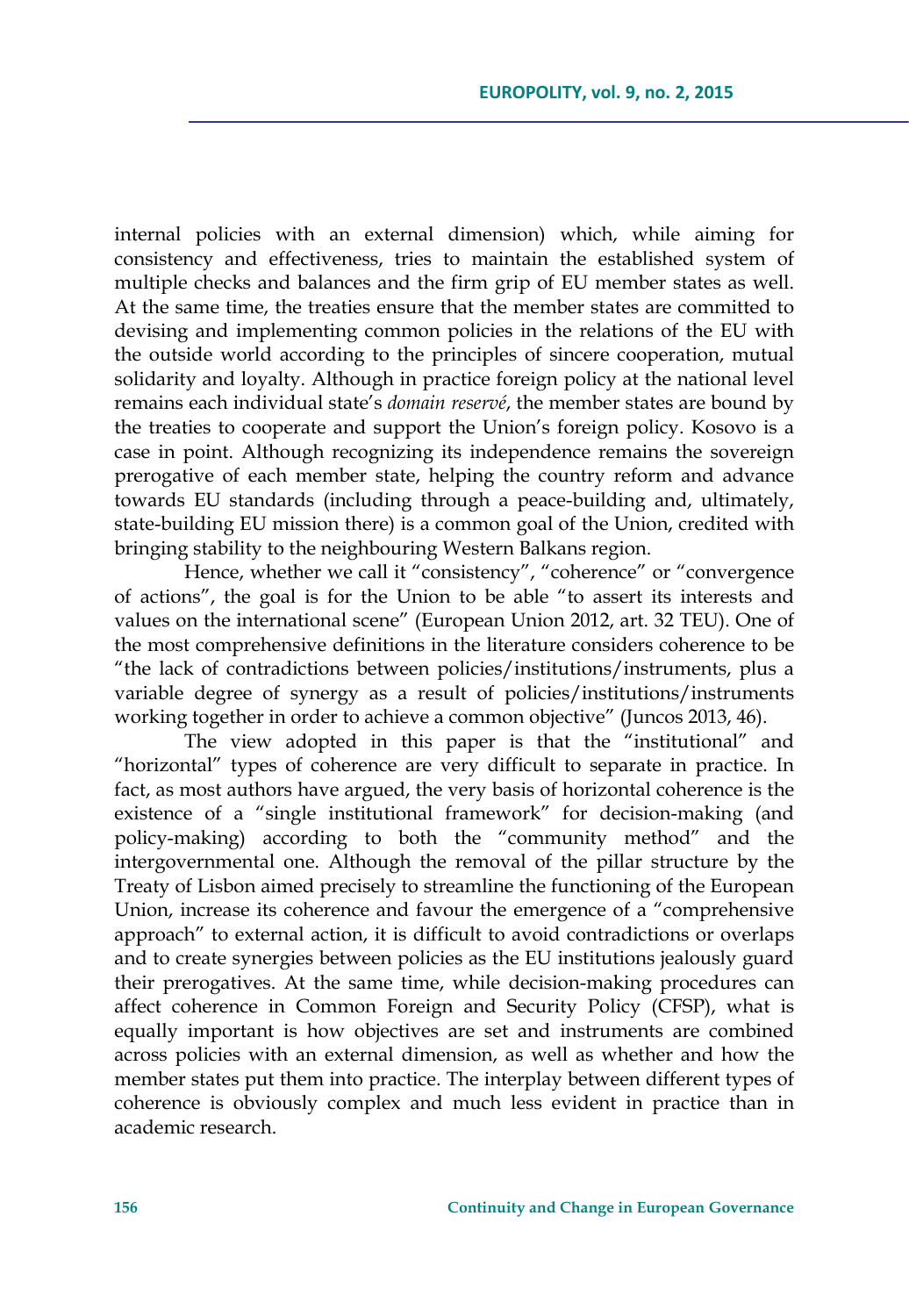## **3. CURRENT CHALLENGES FOR COHERENCE IN PROMOTING THE RULE OF LAW IN KOSOVO**

The number of instruments used for implementing EU policies in order to strengthen the rule of law in Kosovo has gradually increased over time and the post-Lisbon arrangements had a significant impact on the institutional framework underpinning these policies. In a speech in November 2010, Stefan Füle, former Commissioner for Enlargement and Neighbourhood Policy praised the post-Lisbon institutional set-up that enhanced, in his view, the coherence and efficiency of the EU's external action. Going into details, he stated that: "with the Lisbon Treaty in force, the EU is now equipped to deal with foreign policy challenges in an efficient, coherent and innovative manner. The Lisbon Treaty removed the institutional bottlenecks in our decisionmaking, leading to increased efficiency. With the creation of a new position of High-Representative/Vice President - currently held by Cathy Ashton - the foreign policy of the European Union acquires increased coherence. As Commissioner for Enlargement and European Neighbourhood policy, I combine forces with Catherine Ashton to address the key issues of the region. This process is innovative as we can now make full use of the 'Community toolbox' together with the Common Foreign and Security Policy (…) and establish broader and more strategic political conditionalities" (Füle 2010).

Furthermore, he acknowledged that "Yes, enlargement is foreign policy but it goes far beyond that. The prospect of EU membership is the best mechanism to implement far-reaching political, economic and social reform" (Füle 2010). In other words, enlargement and CFSP policy tools had to be combined in order to tackle the issues in the Western Balkans region in a coherent and efficient manner, within a revamped institutional framework, according to the spirit and letter of the Lisbon Treaty. In the new context the onus was on the Commission and the High Representative (assisted by the External Action Service) to join forces in order to transform treaty requirements into coordinated external policies. In the particular case of Kosovo, with five member states not recognising its independence, harmonising positions and ensuring intra-EU coherence was an even greater challenge.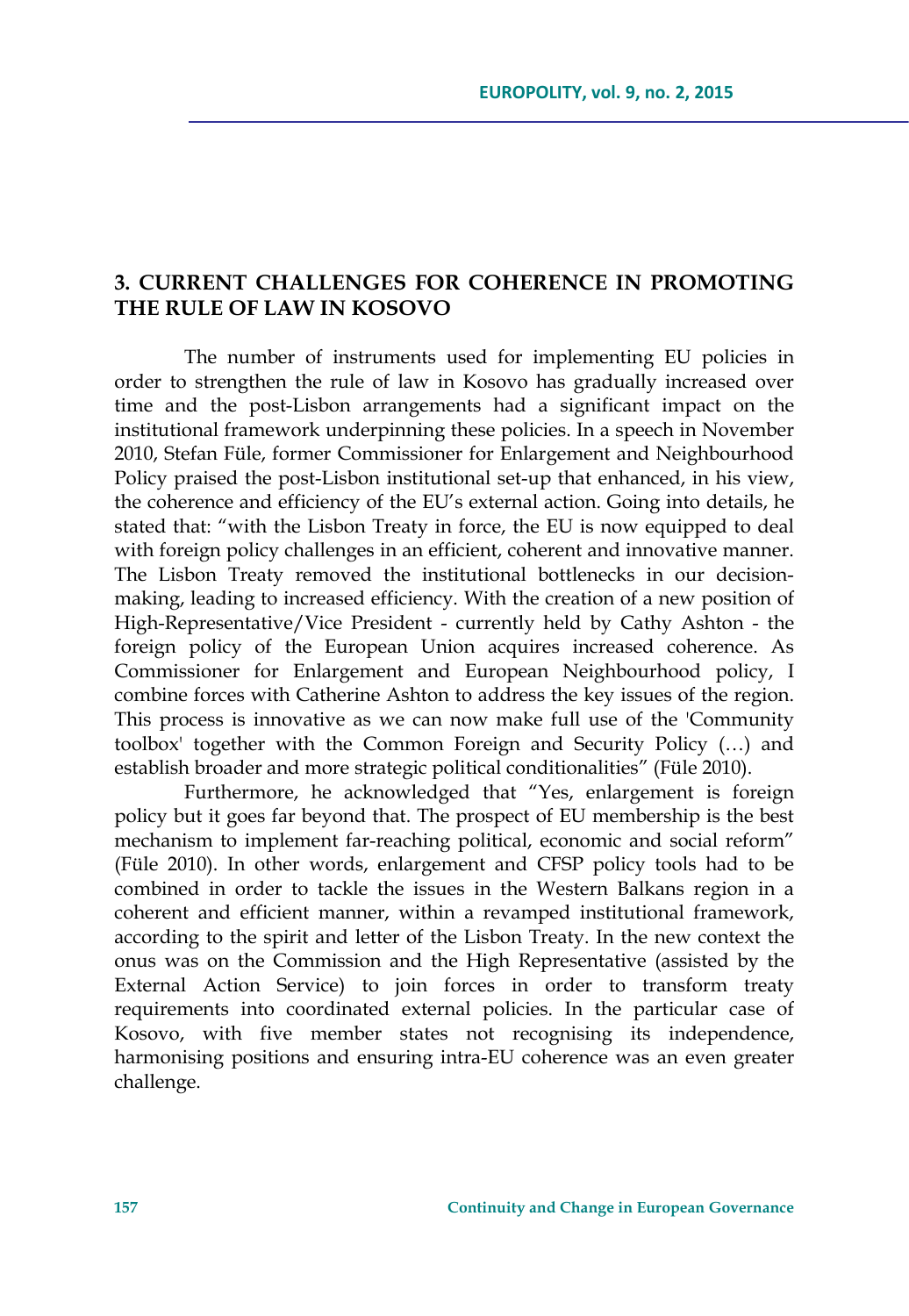#### 3.1. The driving force in Brussels: the Commission's role

The Commission has been working with the Government of Kosovo in the framework of the Stabilisation and Association Process on the one hand and pre-accession on the other hand, promoting the rule of law through a technical process based on the Copenhagen criteria and especially on chapters 23 and 24 of the EU *acquis*. Because of the five non-recognisers it is somewhat premature (and politically incorrect as well) to talk about the country's future accession to the EU. However, given the fact that the EU's approach to its relationship with Kosovo is based on the Copenhagen criteria, from a technical point of view the Union engages with Kosovo mainly in the enlargement framework. In fact, in a speech delivered in July 2013 before the Parliamentary Assembly in Pristina, Stefan Füle stated that "The European Commission has become a more important partner for you than ever before. Kosovo is now placed firmly in the enlargement mainstream" (Füle 2013).

Within the Commission,  $DG$  Enlargement<sup>1</sup> runs the general negotiations, while DG Home is in charge of the dialogue on visa issues, thus holding the key to the big "carrot" of visa liberalisation. The two have to coordinate closely in view of the annual progress reports and while their objective is the same, they sometimes disagree regarding the speed of the process. This is mainly because DG Enlargement needs to deliver tangible results in the pre-accession process, while DG Home needs to be strict and prioritise the interests of the member states (Interview with EU official 9.10.2014). Hence, even coherence within single institutions cannot be taken for granted as sub-institutional and bureaucratic structures with slightly different priorities can undermine it. This goes to show that when analysing horizontal coherence at EU level - understood as combining institutional and policy components - one must look at all possibly relevant sub-levels of policymaking in order to unpack the factors undermining or enhancing the potential for "synergy".

The member states keep a close watch on the political and technical processes of Kosovo's approximation to EU standards and make decisions in the Council based on the Commission's recommendations. Moreover, due to the sensitivity of such issues as migration, the member states are directly

<sup>1</sup> In the Juncker Commission appointed at the end of 2014 DG Enlargement was renamed DG Neighbourhood Policy and Enlargement Negotiations.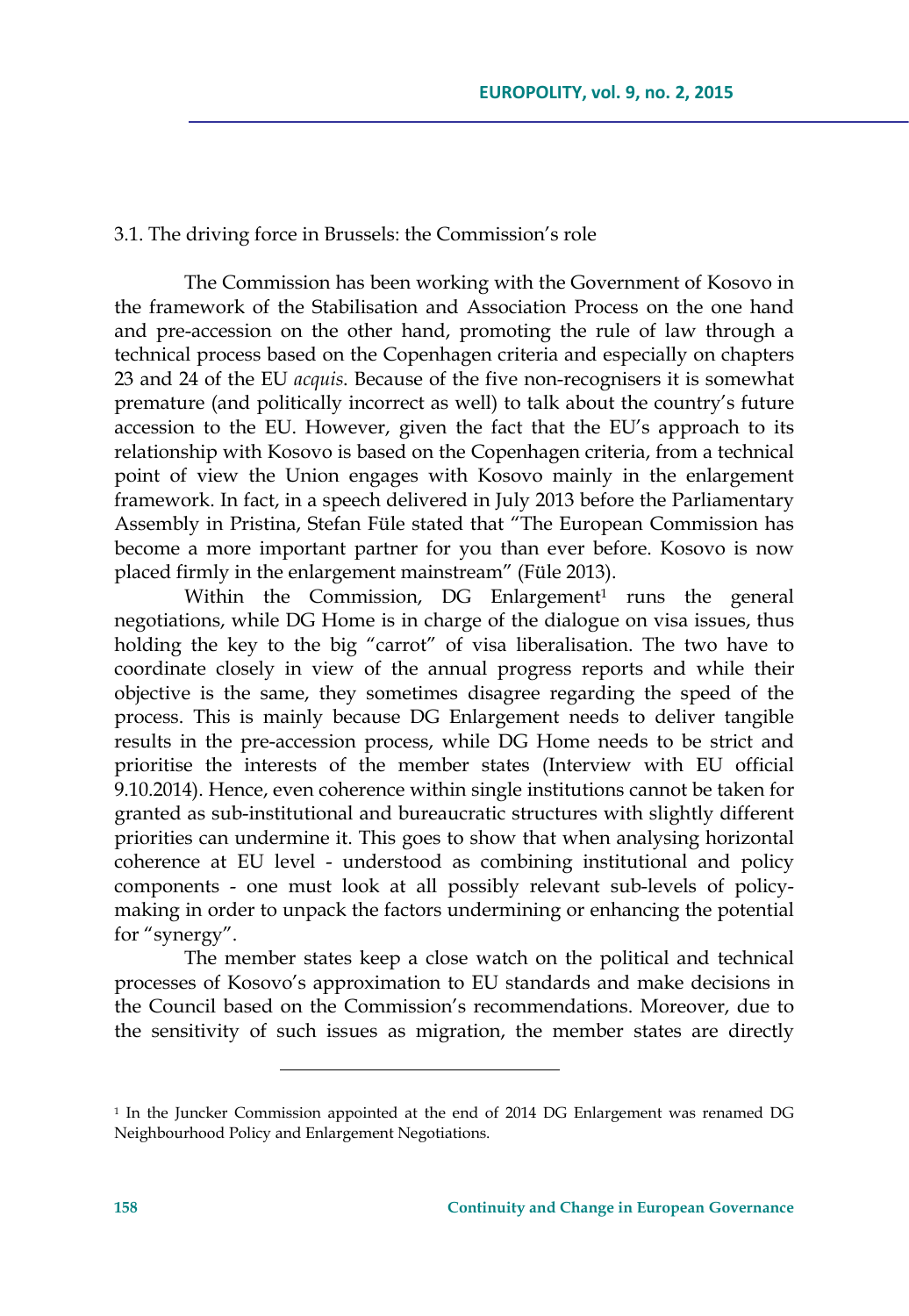interested in Kosovo's progress and in maintaining a firm control on the speed of the process of visa liberalisation, for example. That is why DG Home officials in charge of the Kosovo file regularly briefs to the member states representatives in the Council Working Group on the Western Balkans (COWEB) on the developments in the visa negotiations, the purpose being that of assuring them that no new migration routes are opened by liberalising the visa regime too soon (Interview with EU official 9.10.2014).

Although both enlargement and visa dialogue are rather technical processes driven by the Commission, it is the member states that not only make the final decision, but in the end also dictate the speed of the process. In general, it is a common goal of the EU to ensure stability in Kosovo and although the degree of interest in this issue obviously varies within the Union, the big member states with high stakes in the region maintain a firm grip on the enlargement process. Despite not recognizing Kosovo as a state, the five EU members generally support its efforts to attain EU standards and share the common EU objective of promoting the rule of law, while requiring the observance of certain wording and rituals according to their official position (according to interviews with several national diplomats, October 2014). At the same time, security concerns are shared by all member states, the impact of which is mostly visible in the visa dialogue and the determination to keep EULEX on the ground in Kosovo as long as necessary.

The visa dialogue launched in January 2012 is one of the most efficient avenues for incentivising the Kosovo authorities to undertake rule of lawrelated reform. The initial Roadmap for visa liberalisation included 95 requirements regarding readmission and reintegration, document security; border/boundary and migration management; public order and security and fundamental rights related to the freedom of movement that Kosovo would have to meet in order to advance towards a visa-free regime (European Commission 2012b). The first progress report featured 70 "recommendations" for Kosovo to follow in this regard (European Commission 2013a).

The strictness with which DG Home assessed Kosovo's initial progress is one thing, but the lack of clear priorities too becomes obvious under close scrutiny. Although sheer numbers are sufficiently intimidating, it is the fact that no priorities have been singled out among those 70 requirements that can create problems for EU assistance. Without priorities, it is not clear how the Commission would measure progress in Kosovo and weigh the fulfilment of some against others (House of Lords 2013, 14). If progress assessment criteria are not clear or transparent, the relationship with Kosovo could be affected,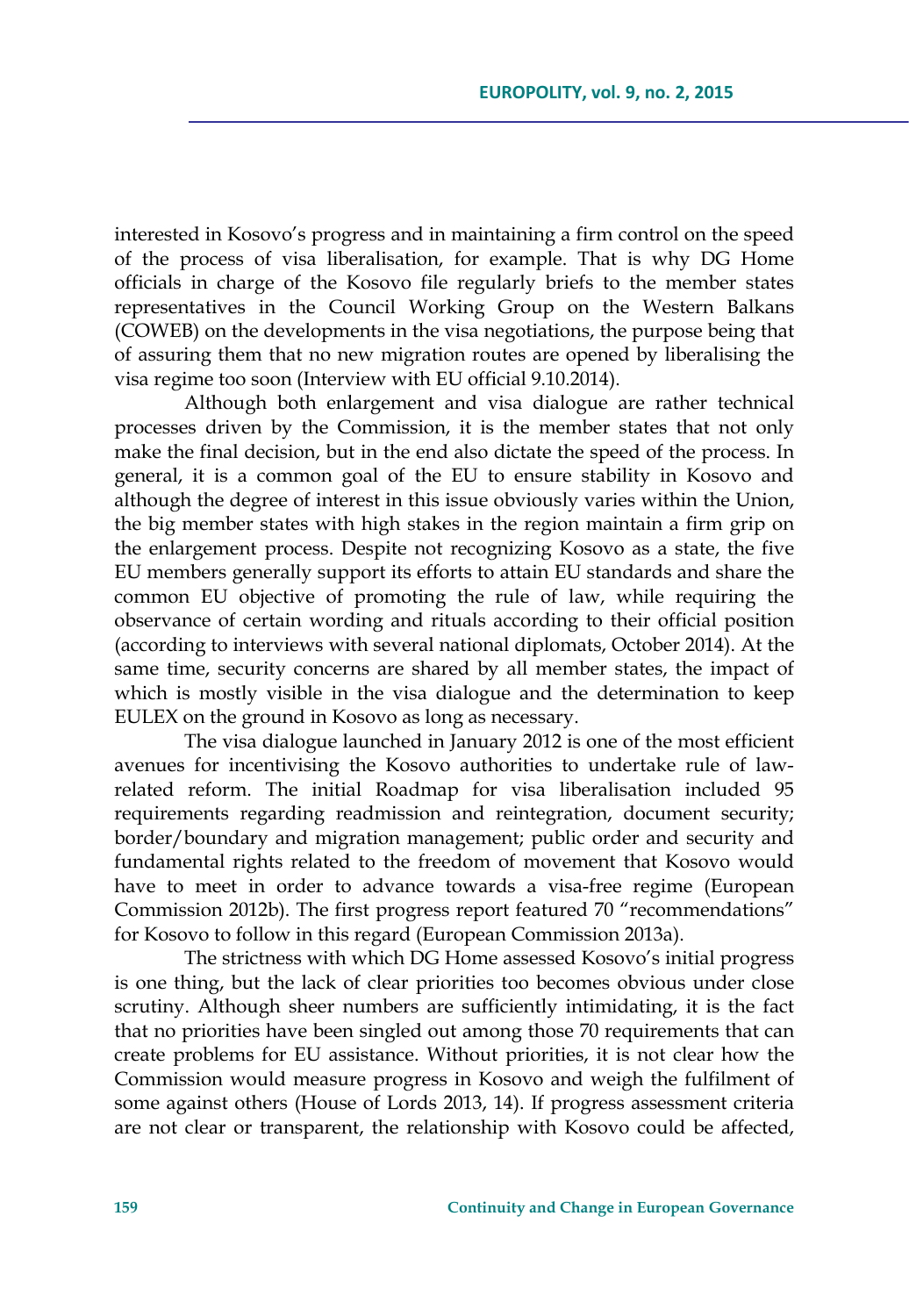especially if they feel that their progress is not sufficiently rewarded. By the same token, issues may arise if Kosovo seems to be "rewarded" for insufficient progress.

It is logical that *all* requirements have to be met in order for the EU to grant visa free travel to Kosovo citizens. Moreover, it can be argued that if it becomes obvious that one benchmark is more important than any other, this reduces the incentives for broad reform efforts and applying all recommendations. Whatever the approach the EU favours, it is essential that the authorities in Pristina understand what they need to accomplish as part of EU conditionality, in the visa dialogue or any other framework. From this perspective, it is interesting to note that DG Enlargement tries to "rationalise" the recommendations provided by DG Home and make them "operational" or more concrete for their Kosovo interlocutors (Interview with EU official 7.10.2014). While DG Home is "the master of the *acquis*" in its area of expertise, DG Enlargement deals with the people on the ground closely and more often (Interview with EU official 7.10.2014), thus building a different type of relationship with them.

The progress reports on visa liberalisation are elaborated by the Commission following assessment missions on the ground, assisted by experts from the member states, the EU Office in Kosovo and EULEX (European Commission 2013a, 2; European Commission 2014, 2). The diversity of inputs ensures a diversity of perspectives, but also a close cooperation among EU structures involved in managing the relationship with Kosovo. Fundamentally, the visa liberalisation process touches upon issues related to the rule of law and helps channel EU member states preferences and concerns more directly. Moreover, it provides the opportunity to create synergies by aligning objectives from the SAP, enlargement policy and the external dimension of Area of Freedom Security and Justice (AFSJ). In practice, such opportunities have not been sufficiently used1.

<sup>&</sup>lt;sup>1</sup> The Court of Auditors' 2012 report on EU rule of law assistance found two major policy shortcomings in this regard. First, because of the 5 non-recognisers Europol cannot enter into operational and/or strategic agreements with Kosovo authorities (European Court of Auditors 2012, 27). Second, the EU's internal security priorities – included in the EU's various strategies for the external dimension of Justice and Home Affairs have not been reflected in the EU assistance programming of IPA or the cooperation between the Commission and EULEX (European Court of Auditors 2012, 26-27; House of Lords 2013, 20-21).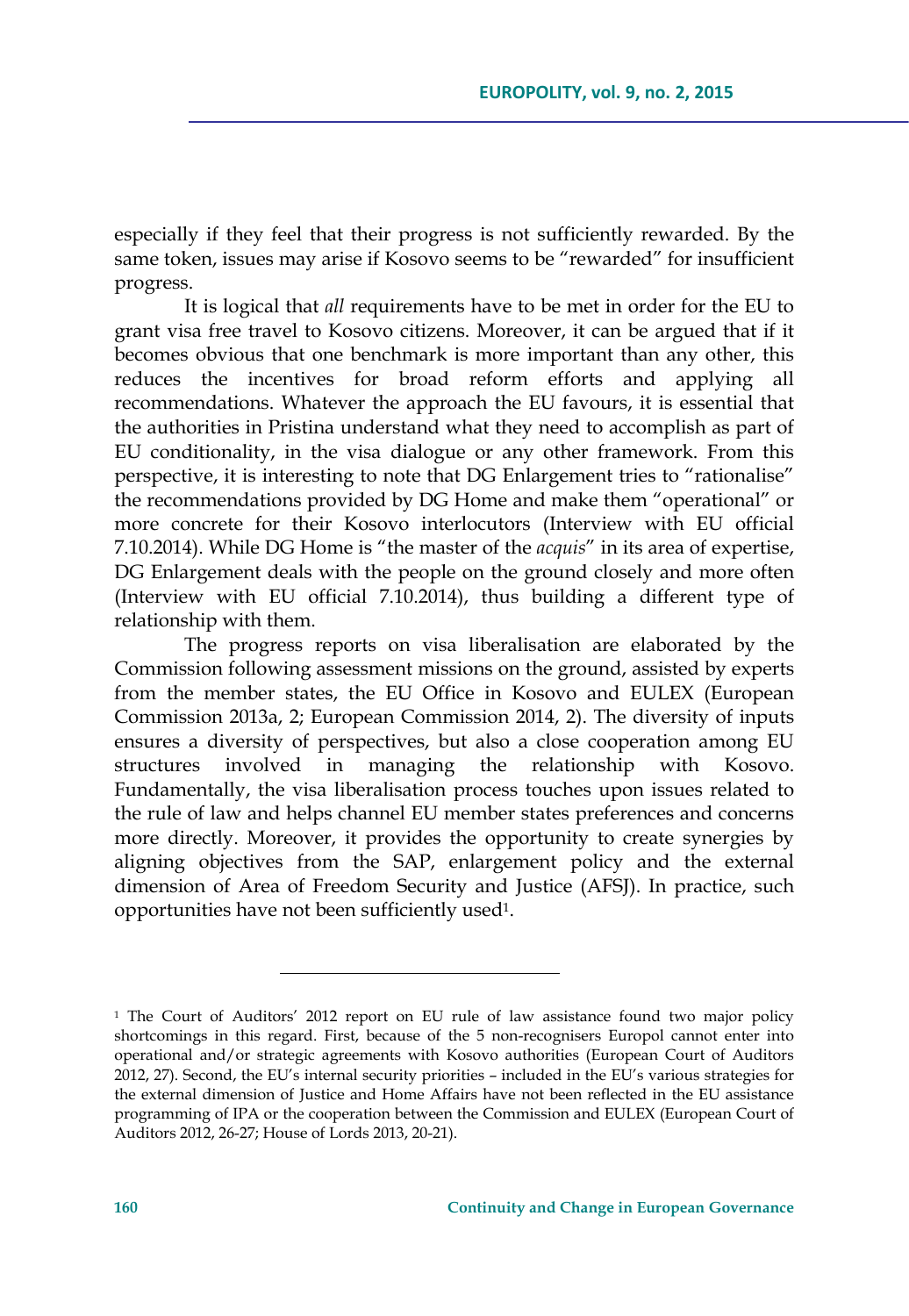Furthermore, the member states' input in delivering the actual rule of law assistance sometimes complicates the situation too. Since there is no EU model for various rule of law institutions set up in Kosovo, receiving conflicting advice from the "EU side" is often possible. As part of the visa liberalisation dialogue, expert missions from member states can sometimes offer different perspectives which undermine a more unitary EU approach (Interview with EU official 6.10.2014). This allows Kosovo authorities to play such technical inadvertences against the Commission and head for US support instead. Still very popular in Kosovo, the United States is enjoying undisputed influence and usually plays a constructive role. However, in some instances they provided solutions which proved to be incompatible with European Union standards, like a border management system they helped install (House of Lords 2013, 8). Consequently, the EU needs to coordinate its own policies as much as it needs to coordinate with the other main donors in the country.

In October 2013 the negotiations for contracting a Stabilisation and Association Agreement between the EU and Kosovo authorities began. On the EU side, the negotiating team was led by the Commission, while the provisions on the political dialogue and the CFSP had to be negotiated by the High Representative of the Union for Foreign Affairs and Security Policy (European Commission 2013c). The start of the negotiations on the SAA was considered as a "reward" for the landmark deal concluded between Pristina and Belgrade few months earlier. The negotiated SAA was supposed to be the first after the Lisbon Treaty and had to be signed together with an entity that not all EU member states recognised as a state.

The solution was provided by the Lisbon Treaty. Having legal personality, the EU could sign the SAA as an EU-only agreement. The Commission made it clear that signing the SAA did not amount to recognition of Kosovo as an independent state just as full recognition was not a precondition for negotiations (European Commission 2012d, 3). Indeed, the SAA does not make any explicit reference to future EU membership but mostly to the Copenhagen criteria1. But this solution backfired nevertheless. On the one hand, it raised concerns among some member states that allowing

<sup>1</sup> The Stabilisation and Association Agreement between the EU and Kosovo was signed in Strasbourg on 27 October 2015. On the EU side, it was signed by HR/VP Federica Mogherini and Johannes Hahn, Commissioner for European Neighbourhood Policy and Enlargement Negotiations.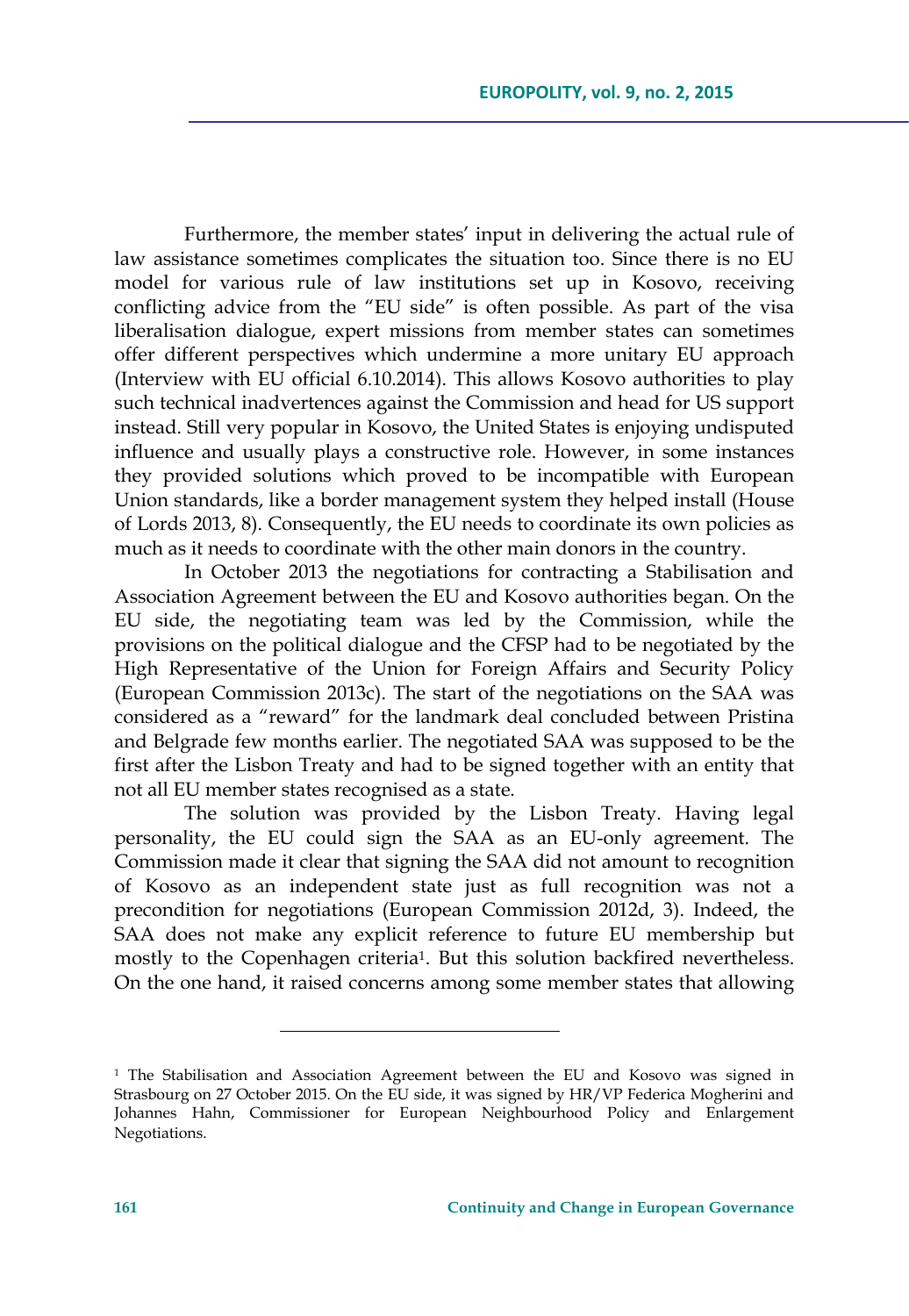the contracting of an EU-only agreement in this domain could trigger "competence creep" from the Commission (Interview with national diplomat/Council delegate 8.10.2014). On the other hand, some in Kosovo perceived this solution as a second-class agreement – different from the previous SAAs – because of the 5 non-recognisers. This difference fuels Kosovo's apprehension towards an EU approach which seems to depart from previous cases in the region.

3.2. The newcomers: the European External Action Service and the High Representative

The European External Action Service (EEAS) - the newest EU body dealing with foreign policy - provides the political expertise for the Union's relation with Kosovo, acts as the supervisor of EULEX and supports the High Representative in mediating the political dialogue between Kosovo and Serbia. The EEAS has been functioning since January 2011, but during the first months it was not in a position to play its role fully. When it finally started to do so, the decision to appoint the EU Special Representative in Kosovo as Head of the European Commission Liaison Office was seen as "the most significant change which the External Action Service wrought", and was "the first of many improvements" in EU rule of law assistance in Kosovo (House of Lords 2013, 9).

As far as the division of labour between the Commission and the EEAS regarding the Western Balkans is concerned, DG Enlargement has policy lead for the relations with pre-accession countries in the framework of the enlargement process, while the political aspects of the relationships with these countries are handled by small geographical teams in the EEAS (EEAS 2013, 8). The geographical desks are made up of people who worked on these issues under former High Representative Javier Solana too, thus maintaining a hub of dedicated expertise able to help the new High Representative deliver results in the Kosovo-Serbia dialogue. From this perspective, the transition from the Council Secretariat and Solana's team to the new EEAS was mostly smooth; there were no major issues regarding the Kosovo/Western Balkans desk because basically all the people came from the Council since the Commission's DG Relex did not have a unit on the Western Balkans (Interview with EU official 29.10.2014). Although some key figures left, overall the main team remained intact and other skilled diplomats were entrusted with key roles.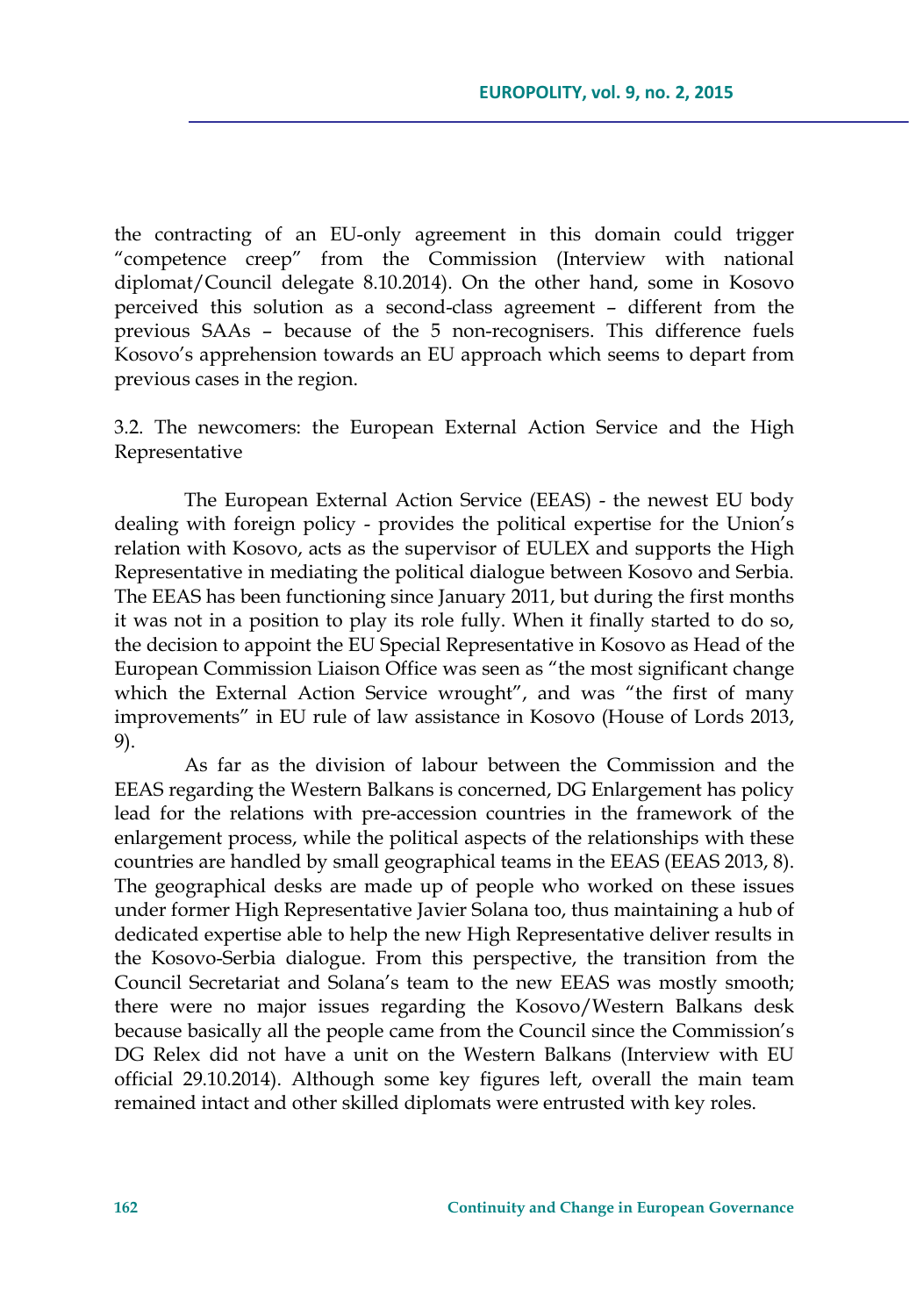Javier Solana himself had a huge personal knowledge of the Western Balkans and had been very engaged in the region throughout his mandate, often travelling there and knowing the local actors by their first names (Interview with EU official 29.10.2014). Moreover, he was the NATO Secretary General during the Allied bombing against Belgrade in 1999. All this made him very well known in the region and in Kosovo in particular. When Catherine Ashton became the new High Representative under the Lisbon Treaty in 2009 the Western Balkans were not her first priority.

However, she soon became involved in the diplomatic quest to ensure that Serbia and Kosovo agreed to EU-mediated talks, as part of the UN General Assembly Resolution on the International Court of Justice (ICJ) Advisory Opinion on Kosovo, issued in September 2010 (United Nations 2010). The HR/Vice-President employed "a combination of policy tools, most clearly the conditionality associated with the perspective of EU membership, to encourage Serbia and Kosovo to support a reconciliatory resolution and to agree to EU-mediated talks" (Füle 2010). The US-backed EU effort to obtain the sanctioning of the UN for EU-mediated talks between Serbia and Kosovo opened a new chapter in the EU post-Lisbon foreign policy, as the talks themselves confirmed the EU's predominance over Balkan issues – at least formally1.

Starting in 2011, representatives from the governments in Belgrade and Pristina engaged in negotiations in view of a normalisation of relations under the auspices of the EU. Final status issues aside, the talks had to concentrate on the "practical coexistence" of Serbia and Kosovo and the highly political issue of the "parallel structures" run by Serbia in northern Kosovo. When the Serbia-Kosovo talks started, the HR delegated to her counsellor Robert Cooper the task of chief-negotiator in the technical level dialogue, and focused on setting up the EEAS during the first two years of her mandate

<u> 1989 - Johann Barn, mars eta inperiodo</u>

<sup>&</sup>lt;sup>1</sup> The high profile and great influence of the United States in Kosovo were reluctantly but candidly admitted in a debate organised by the House of Lords in the United Kingdom with the participation of senior officials from the European Court of Auditors, who authored the ECA Special Report on EU rule of law assistance in Kosovo. According to them, "the United States is popular and has played and is continuing to play an important role in supporting Kosovo. And as the United States does not have to explain the difference between the European Union institutions and [what] the European Union does, which occasionally on the ground creates some confusion about who does what, I think it is fair to say that the profile of the United States in Kosovo politically is generally considered on the ground to be slightly higher than that of the European Union" (House of Lords 2013, 11-12).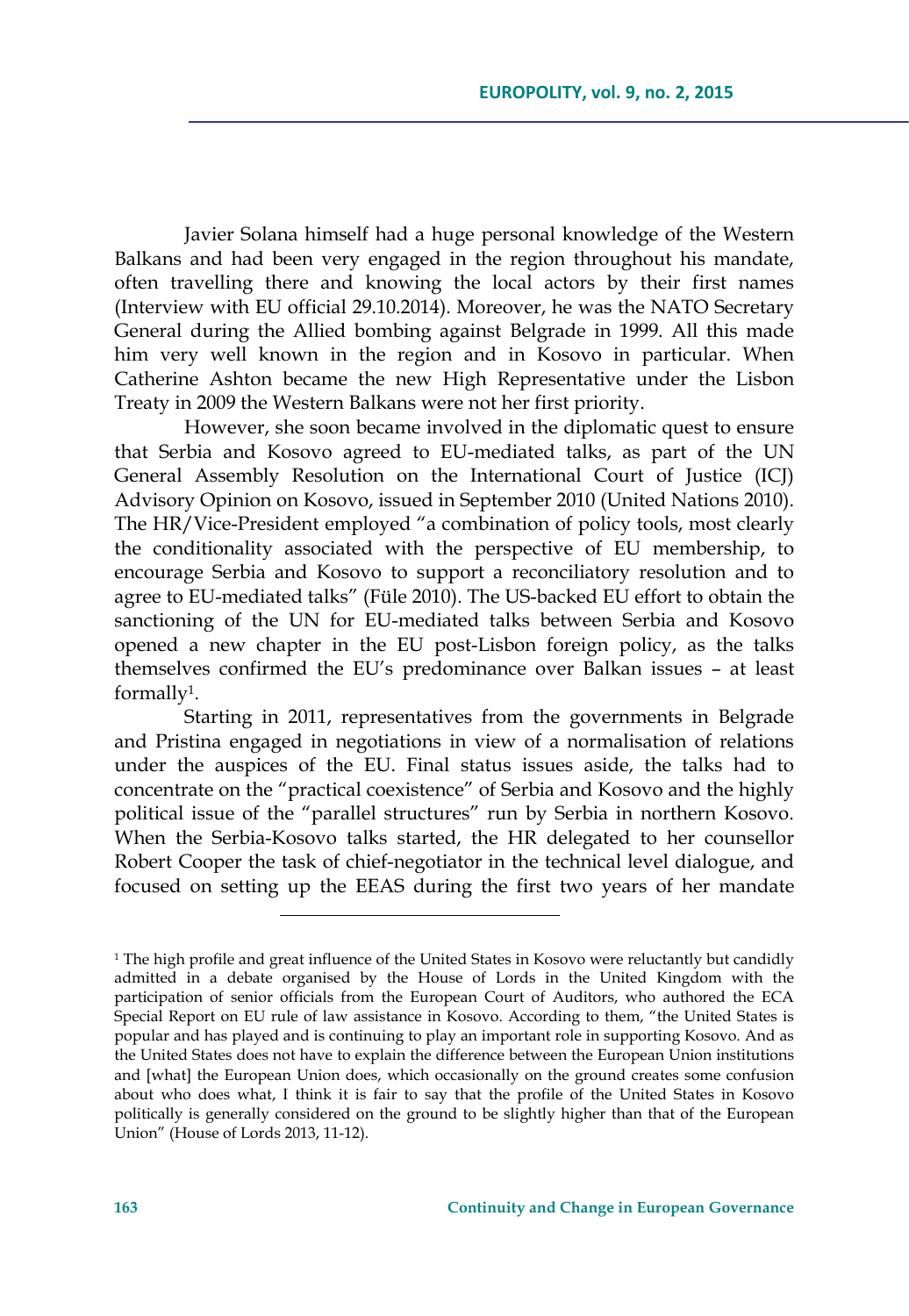(Interview with EU official 29.10.2014). The negotiation process was co-chaired by Robert Cooper from the EEAS and Pierre Mirel, Director for the Western Balkans in DG Enlargement, enabling the intra-EU coordination of positions. The High Representative became personally engaged in the normalisation talks between in October 2012 and the dialogue was linked to the enlargement framework. With both parties striving for progress on their EU paths, the High Representative managed to obtain a breakthrough.

The ground-breaking agreement of April 2013 established a powersharing arrangement in the Serbian-dominated Northern Kosovo (Mitrovica) run by authorities which had been supported by Belgrade after 2008. This was the result of both EU diplomatic efforts and the two capitals' interest in advancing their relationship with the EU (Lehne 2013). A "game changer" in the EU's involvement in Kosovo, it was later acknowledged among the main accomplishments of the High Representative Catherine Ashton's mandate, as well as a great success for the EEAS. The two parties were promptly rewarded – the EU started negotiations for a Stabilisation and Association Agreement with Kosovo and accession negotiations with Serbia respectively. The successful conclusion of over 20 agreements between Kosovo and Serbia since then represent a first in the short but tense history of the attempts to pursue normalisation between the two after the war in 1999, and the EEAS "has worked hard" alongside the two negotiations team to obtain these results (Interview with Kosovo official 1.04.2015).

The relationship between the Commission and EEAS remains complicated, but in the end mutual dependency makes it work. There are voices who claim that the geographical desks within the EEAS actually duplicate the existing ones within the Commission or that the EEAS tries to use the technical rules for political purposes when dealing with Kosovo (Interview with EU official 7.10.2014). However, it is useful to note that coordination issues seem to occur rather within the EEAS or within the Commission than between the EEAS and the Commission. Inside the EEAS it is the Civilian Planning and Conduct Capability who runs the daily business of EULEX, the Crisis Management Planning Directorate who is in charge of the strategic review of EULEX and the geographical desk dealing with the diplomatic and political aspects of the EU's involvement in Kosovo (especially the Dialogue) that clash occasionally; within the Commission, DG Enlargement, DG Home and DG Justice sometimes bicker over issues of who owns what in terms of lower level negotiations in the field of rule of law (Interview with EU official 6.10.2014).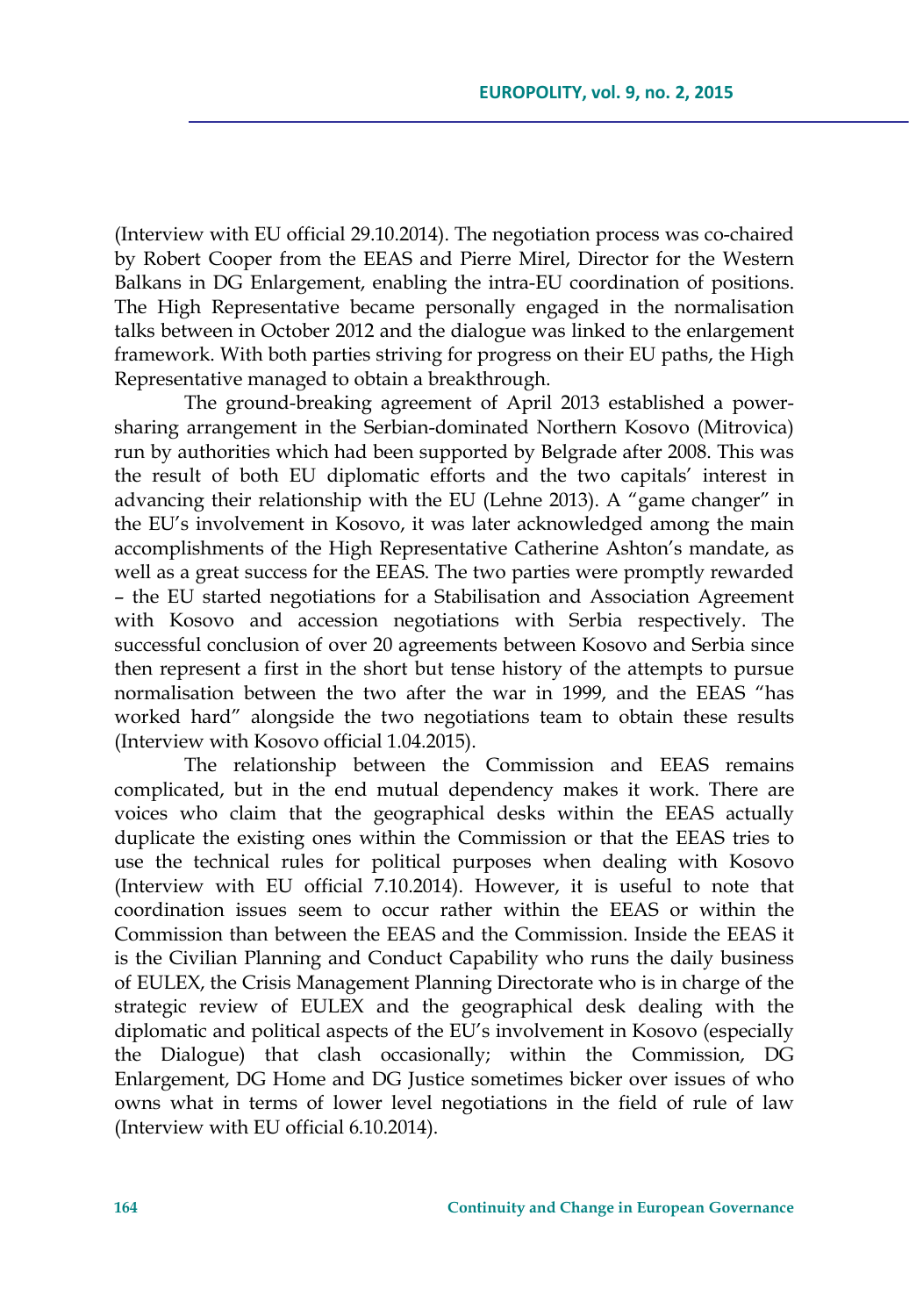### 3.3. EULEX – "the master of ceremonies" on the ground

On the ground in Kosovo, the EU's rule of law mission EULEX has been the "master of ceremonies" (Interview with EU official 7.10.2014) and to a certain extent the most influential EU actor locally mostly due to its executive mandate. It is currently managed by the Civilian Planning and Conduct Capability (CPCC) based in Brussels as part of the EEAS, whilst its budget is administered by the Commission as a civilian crisis management mission financed within the Common Foreign and Security Policy (CFSP). Launched in December 2008, the mission's aim has been to help Kosovo authorities strengthen the rule of law, specifically in the police, judiciary and customs areas.

The EU conception of rule of law support through civilian crisis management missions is mainly focused on the justice sector, that is, judicial reform through capacity-building, undertaken by various EU actors by using specific instruments (from financial assistance programs to substitution of local authorities, if necessary). EULEX is an integrated rule of law mission entailing police and customs elements too, thus reflecting a wider perspective of institution-building and capacity-building for rule of law enforcement authorities in the context of the Stabilisation and Association Process (Spernbauer 2010, 9).

Under the Stabilisation and Association Agreement, Kosovo will have to meet certain obligations regarding the rule of law, the judiciary, public administration, electoral reform and the Assembly, human and fundamental rights, protection of minorities, trade and internal market issues (European Commission 2012d, 13-14). By helping Kosovo strengthen the rule of law, improve the performance of its judiciary, tackling serious and organised crime together with fighting corruption, EULEX enhances the link between the Common Security and Defence Policy - CSDP (the civilian component) and the external dimension of the Area of Freedom Security and Justice, which share the objective of ensuring EU internal security. According to the EEAS, EULEX "forms part of a broader effort undertaken by the EU to promote peace and stability in the Western Balkans and to support the Kosovo authorities as they undertake necessary reforms, in line with their and the region's overall European perspective. EULEX skills and expertise are also being used to support the key objectives in the visa liberalisation process, the Stabilization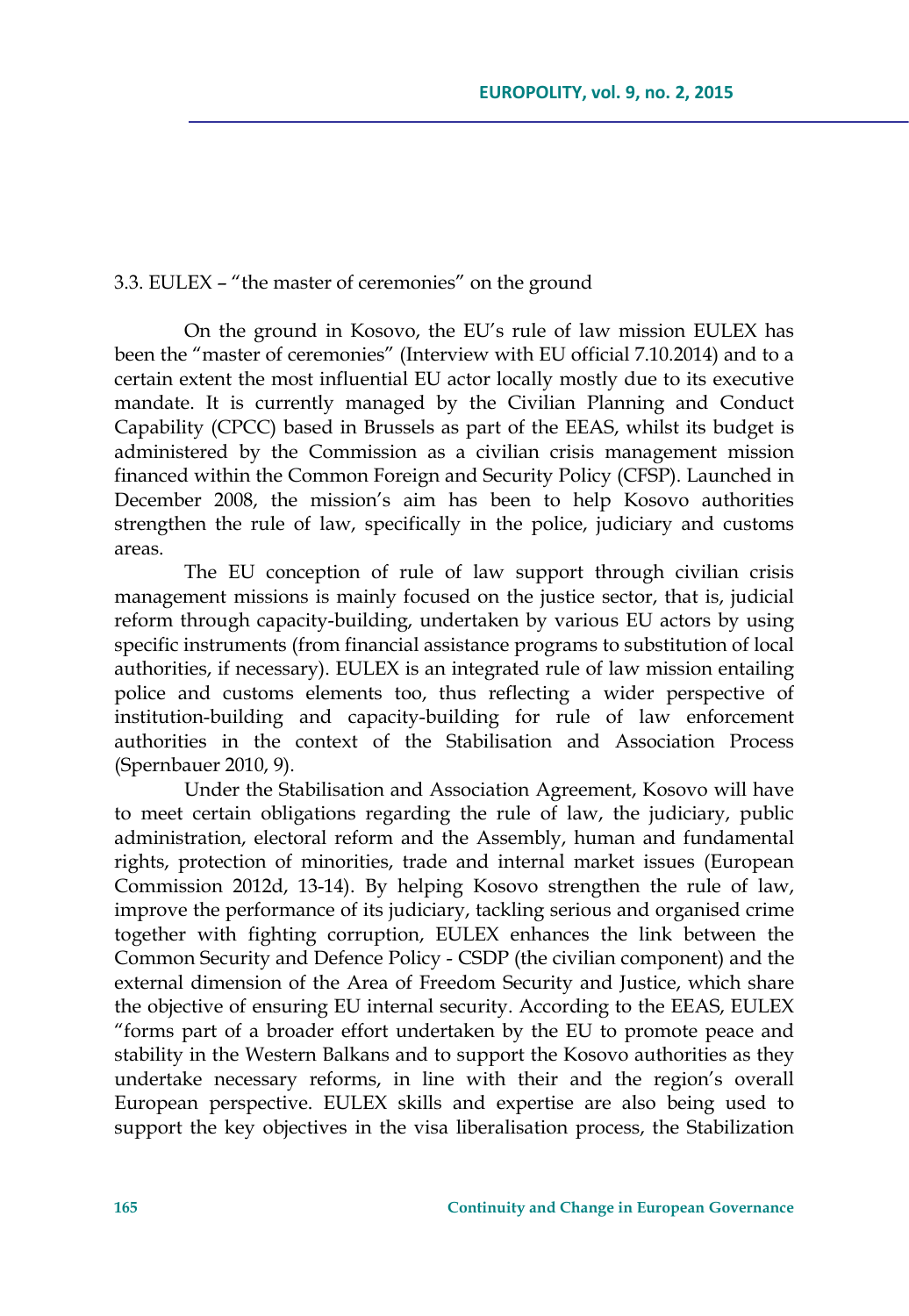and Association Process Dialogue and the Belgrade-Pristina dialogue" (EEAS 2014, 1).

In other words, this could be horizontal coherence at its best. The EULEX mission was reconfigured in 2012 and its personnel downsized by 25%, in order to "reflect increasing capacities of the Kosovo authorities" (European Commission 2012d, 6). Its mandate was bound to end in June 2014, but following an agreement between the Kosovo authorities and the EU a restructured EULEX was prolonged until June 2016 (EEAS 2014, 2). The main challenges for EULEX Kosovo in the current phasing-out stage are not only to transfer responsibility to the Kosovo authorities, but also to facilitate the transfer of capacity-building activities to the projects financed by IPA, a transition which sometimes causes friction between the EEAS and the Commission (Interview with EU official 6.10.2014). There are several reasons for this.

On the one hand, IPA-funded projects can be used for supporting the monitoring, mentoring and advising activities of EULEX as it phases out its executive mandate, but the financial regulations in this regard do not allow for fast and flexible responses needed by the specific activity of EULEX. Moreover, EULEX does not have an in-built exit strategy and its mandate is renewed every two years, whilst the Commission's involvement in Kosovo is openended and focused on the long term. The Commission and the EEAS have agreed in principle that the former will continue to pursue through Commission-funded projects the objectives of CSDP missions as they close down, but they still need to figure out the practical arrangements for this (European Court of Auditors 2012, 28). The main contentious issue is that the Commission does not really want to take over through projects the unfinished work of EULEX, preferring instead to help the Kosovo authorities assume direct responsibility for reforms (Interview with EU official 7.10.2014). In the end, that is the logic of external intervention and state-building efforts: external actors do the hard work - including by performing executive functions - to show that it is possible, they then do it together with the local institutions and then they transfer the responsibilities to the latter.

Inter-institutional bickering aside, the executive mandate of EULEX does make an exit strategy problematic – the closure of the mission means that it fulfilled its objectives in Kosovo, but this assessment depends also on the country's progress in the Stabilisation and Association Process (Spernbauer 2010, 34). In addition to this, terminating EULEX would be the equivalent of recognising Kosovo as a state (interview with national diplomat/ former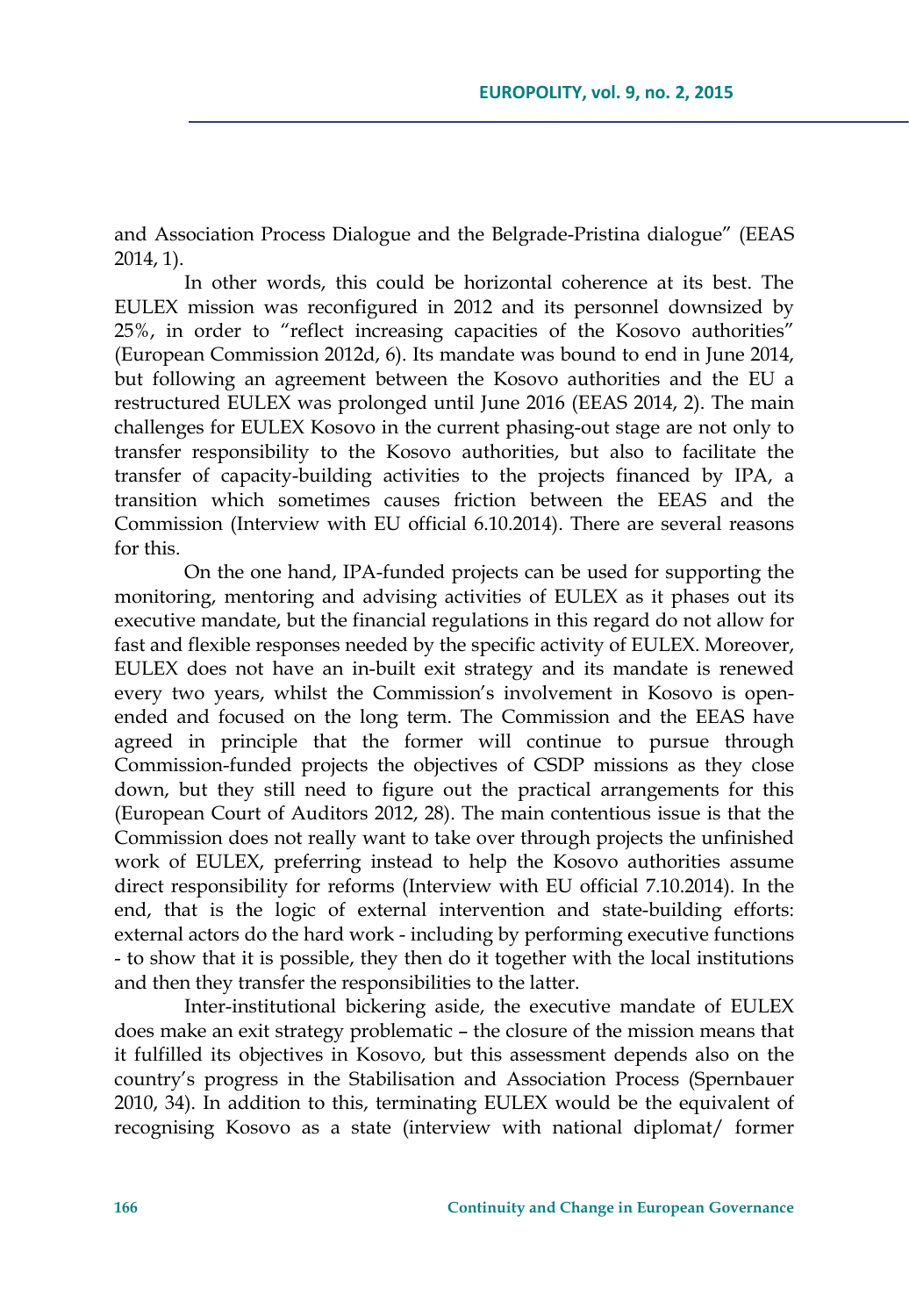Council delegate 28.10.2014), which is problematic for the 5 non-recognisers within the EU.

The gradual downsizing and re-organisation of EULEX represent a step forward towards the exit, but as the EU made its credibility dependent on its achievements in the Western Balkans it cannot be too prudent when it comes to the legacy of its biggest civilian mission and will try to avoid a hasty end. The corruption scandal that has engulfed EULEX recently<sup>1</sup> fuels the arguments of those who ask for the termination of the mission, either local politicians or Member States representatives. Representatives of civil society and local politicians alike contend that EULEX has been discredited by this scandal (interviews with government officials and civil society representatives in Pristina, April 2015) and some suggest that the internal corruption scandal actually explains why EULEX has not delivered the expected results (Interview with Kosovo official 1.04.2015). Although it may be true that the initial expectations generated by EULEX were unrealistic, it is also true that the corruption allegations make it an easy target for those arguing against prolonging the mission.

#### 3.4. The EU Special Representative in Kosovo – towards an enhanced role

As EULEX is being scaled down the EU Special Representative in Kosovo - also acting as head of the EU Office - gains more influence. Established in 2008, the EUSR had the mandate to ensure intra-EU political coordination and guidance (Council of the European Union 2008, 88). After EULEX was launched the EUSR was entrusted with the mandate to provide it with political advice, and to generally increase the coordination between the EU Office and the rule of law mission in Kosovo. But until 2011 the EUSR was the International Civilian Representative2 as well, as part of a hybrid

<u> 1989 - Johann Barn, mars eta inperiodo</u>

<sup>1</sup> The scandal is based on allegations of possible corruption among members of EULEX's executive branch (judge and prosecutor), allegations which became public following appearances of another EULEX prosecutor in local media, who believed she had been victimised because she was the one behind the respective allegations. Erupting in the context of the strategic review of EULEX, the scandal was addressed by the High Representative and EEAS by appointing Jean Paul Jacqué (Honorary Director General and Counsellor to the Council of the EU) in November 2014 in charge of an investigation on the handling by EULEX of the corruption allegations. Published on March 31st 2015, his report is available on the EEAS website at http://eeas.europa.eu/statementseeas/docs/150331\_jacque-report\_en.pdf.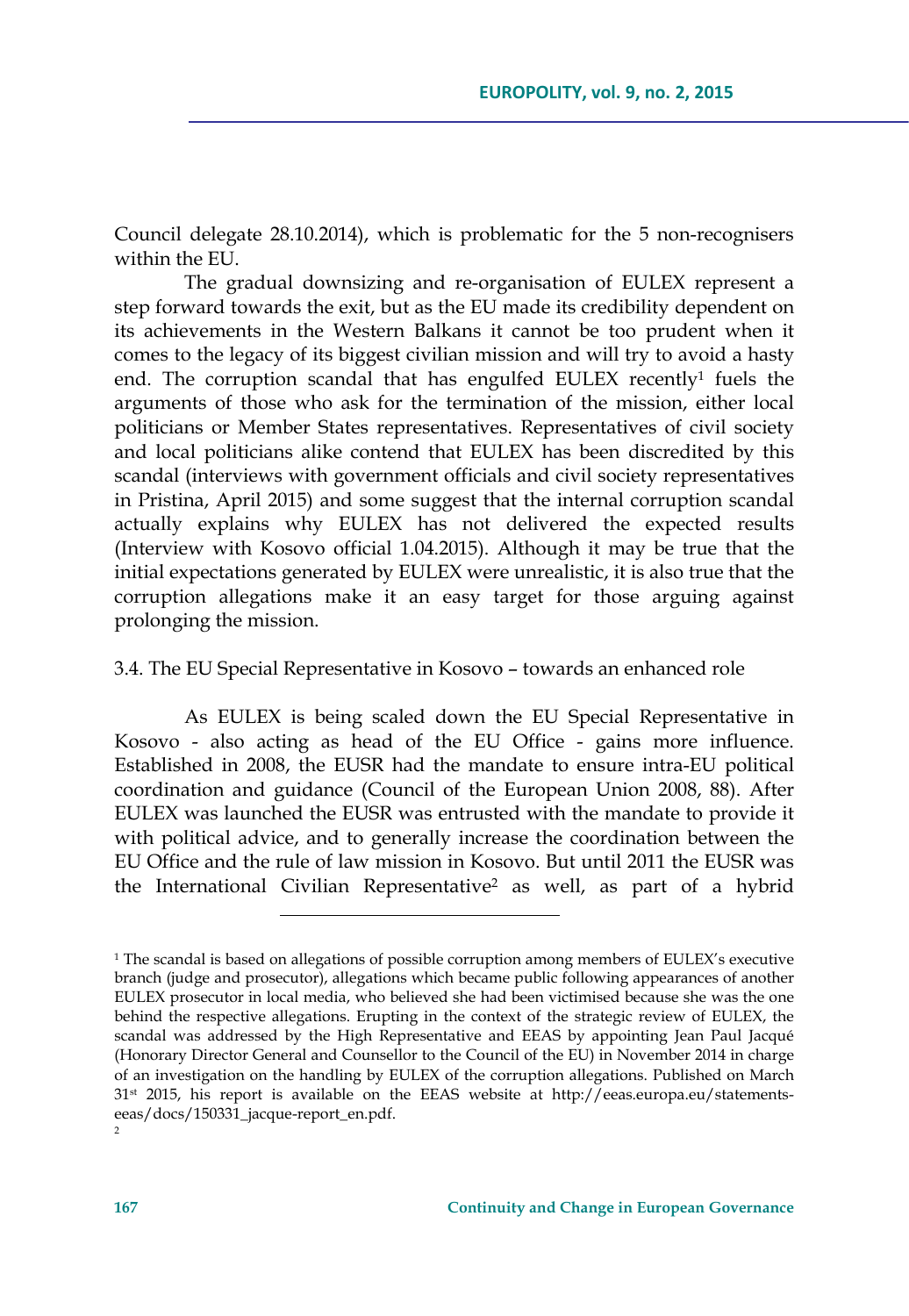construction which proved to be dysfunctional. The separation of the two positions was among the initiatives which allowed an improvement in the coherence of EU assistance efforts in Kosovo (Interview with EU official 6.10.2014). In February 2012 Samuel Žbogar - a former Slovenian Minister of Foreign Affairs - was appointed as both EUSR and Head of the EU Office in Kosovo. Besides his "deep knowledge of the region and its personalities, as well as extensive diplomatic and EU experience", which were deemed as beneficial for the EU's activity in Kosovo, the fact that he was a former minister sent a strong signal regarding the Union's commitment to Kosovo's European future (House of Commons 2014).

The Court of Auditors' 2012 Report on the EU assistance to Kosovo, analysing the period 2007-2011, noted that "until recently the EUSR has not made a substantial contribution to strengthening coordination between EUO and EULEX", but "the combining in 2012 of the roles of EUSR and Head of EUO is likely to significantly improve coordination" (European Court of Auditors 2012, 28). As a consequence of merging the EUSR Office and Commission Liaison Office in Pristina in 2012, local stakeholders have started to acknowledge the EUSR as the main EU actor on the ground with both political and financial influence (through the EUO, which administers the Instrument for Pre-accession funds in Kosovo). This is in fact one major advantage which allows the EUSR to use more leverage in dealing with the local stakeholders. A supplementary advantage is that Kosovo aims to become an EU member one day, which make the local authorities more open to reforms suggested from Brussels. The latter is however undermined by the lack of unanimity within the EU on Kosovo's independence which often makes it difficult for the Union to use the potential membership as an incentive.

The EUSR has direct contact with the political situation on the ground, on which it reports to the EEAS. Moreover, the EUSR's office aims to "shield" EULEX from the political factors in order for the mission to focus on its mandate (Interview with EU official 3.04.2015). Even though the work of EUEX is mostly technical, it touches upon issues that can be easily politicised or are fundamentally political like the rule of law, Kosovo's sovereignty and the deep reform process undergone by the country. Of course, this refers more to the executive mandate that EULEX used to have, but as long as the EU mission remains in Kosovo, the EUSR has to work closely with it and provide local political guidance, without being part of a formal chain of command. The EUSR is thus an important political factor on the ground, alongside EU member states and the United States representatives. From this perspective,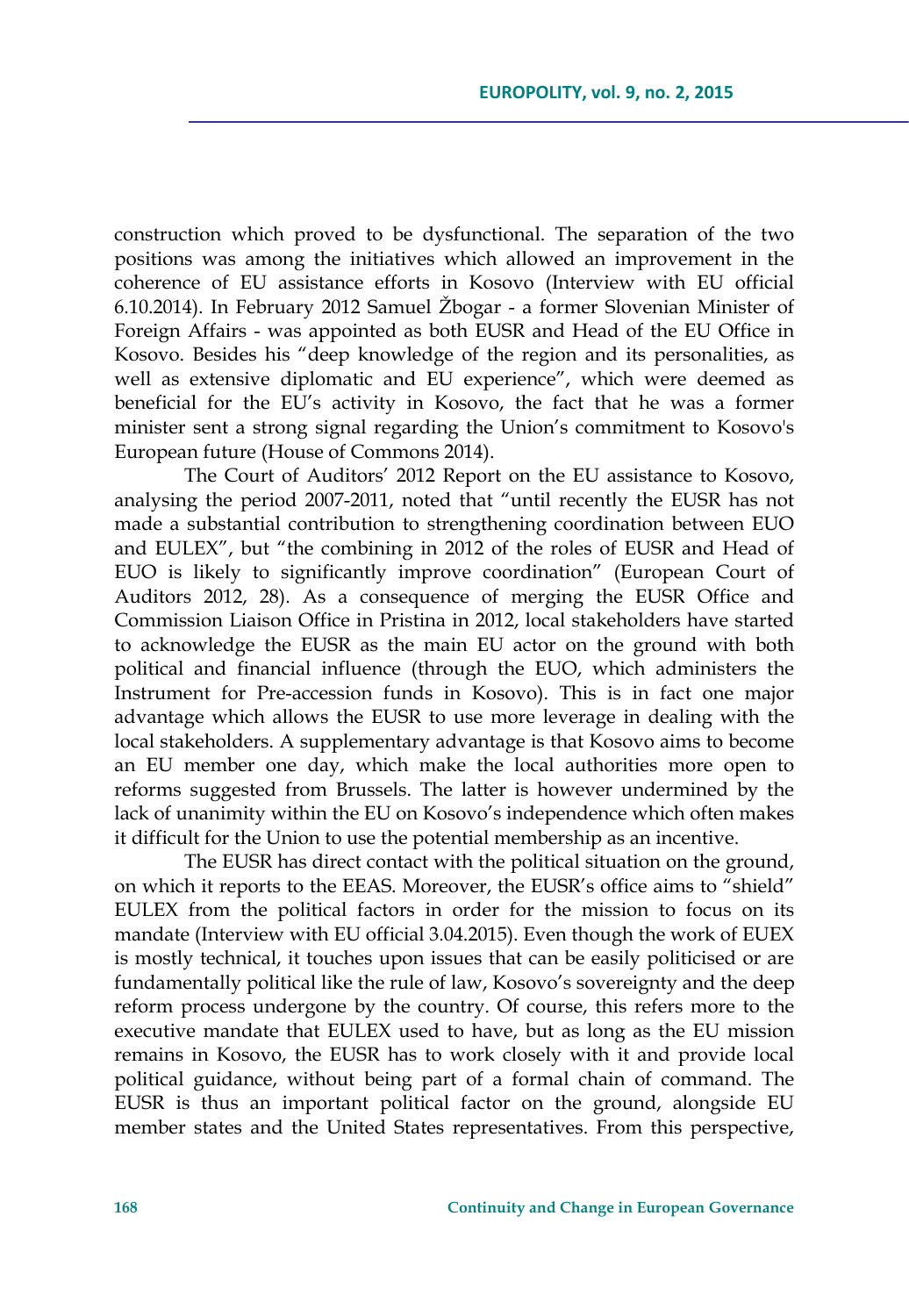the EUSR can address political issues in his interactions with political stakeholders in Kosovo and push to solve those which cannot be dealt with effectively at the technical level through the dialogue between EU civil servants and their local counterparts.

Samuel Žbogar is credited with having brought added value to the EU's work in Kosovo by building important working relationships on the ground, including with Kosovo Serbs in the North which helped him secure the necessary compromises to implement agreements reached through the Serbia-Kosovo Dialogue (House of Commons 2014). This supports the idea that once the EU started mediating the Serbia-Kosovo Dialogue, all its relevant actors and instruments in Kosovo and in Brussels were refocused so as to help deliver results. Consequently, the EUSR, EU Office and EULEX work together in Kosovo for implementing the agreements reached in the Dialogue mediated by the High Representative and EEAS in Brussels, thus following the same objective and creating synergies to push EU policy further.

In a similar manner, EUSR Žbogar used the relations with Kosovo Serbs to support the work of EULEX and "smooth over the inevitable tensions caused by a number of EULEX arrests of significant figures"; in parallel, he has been working to establish an "effective relationship" with EULEX and has given "sound political advice" to the EULEX Head of Mission (House of Commons 2014). With the existing potential for competition between the two, this is no minimal achievement. In fact, the incumbents of the two positions had to find a *modus vivendi* from the beginning and both carve out space for cooperation and work towards affirming their own profile in Kosovo. Without any formal hierarchy but with the requirement to cooperate according to their mandates, the EUSR and EULEX Head of Mission were in a position to contribute to the coherence of EU policy on the ground. By coordinating activities through their joint chairing of the Joint Rule of Law Coordination Board, the two have been able to present a unified EU front in relation with the Kosovo government officials participating in this forum.

#### 3.5. In search of coherence: new coordination mechanisms on the ground

A recent addition to this crowded scene was the Structured Dialogue on the Rule of Law initiated in May 2012 by the former Neighbourhood and Enlargement Commissioner Stefan Füle, who conceived it as a high level dialogue involving himself and Commissioner for Home Affairs Cecilia Malmström on the EU side and the Ministers of Justice, Internal Affairs and for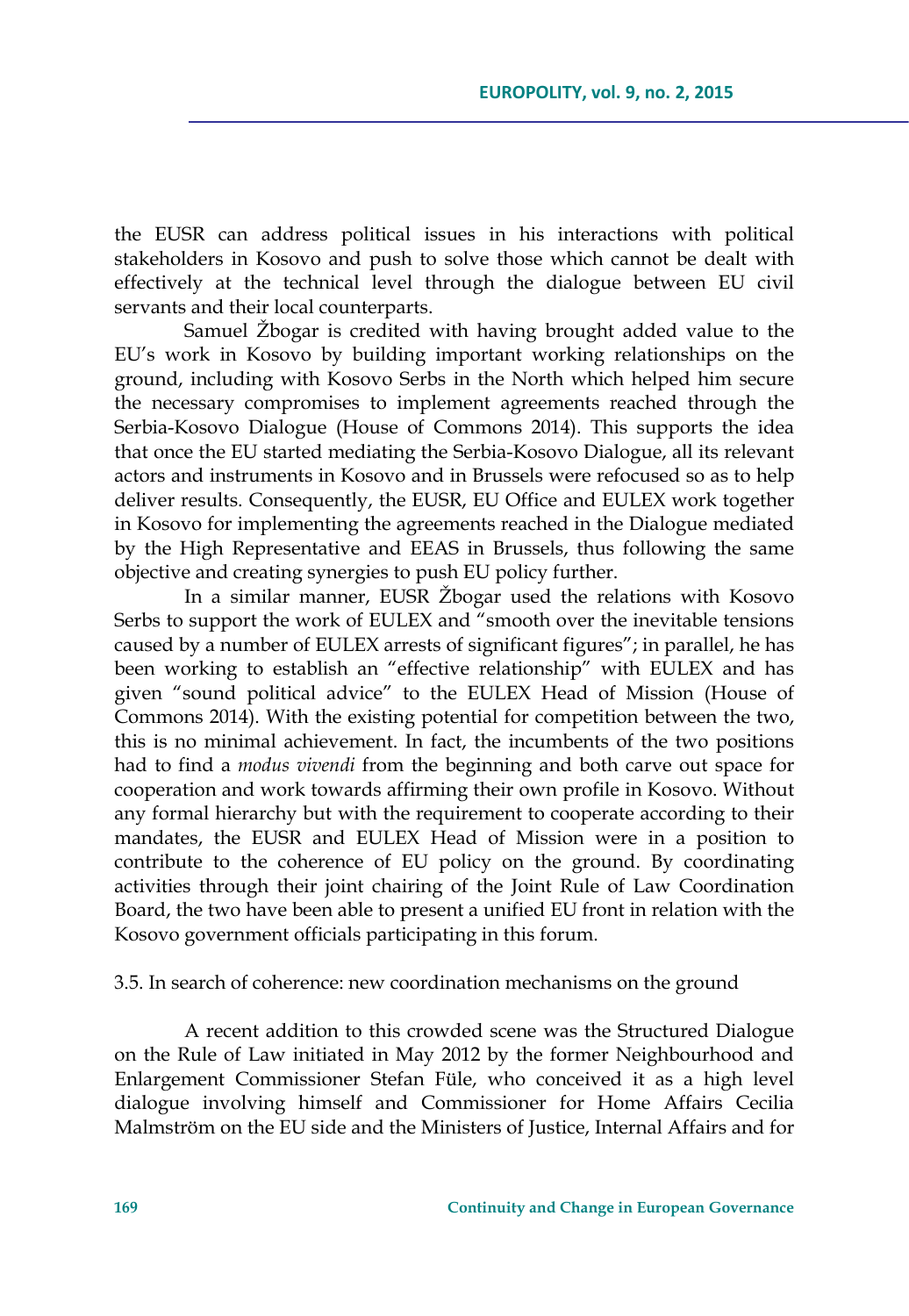European Integration respectively on the Kosovo side. The Dialogue was designed to help Kosovo address the challenges in the field of the rule of law, by initially focusing on the judiciary, the fight against organised crime and corruption. By launching it in the context of the gradual transition from EULEX to the Kosovo authorities, Commissioner Füle wanted the new forum to "play an increasingly important role in confirming priorities and ensuring the necessary close coordination between the key actors" (Structured Dialogue 2012). Defining priorities for reforms in the rule of law field and monitoring and regularly assessing Kosovo's progress regarding these priorities were the initial goals of the Dialogue (Government of Kosovo 2014).

Stefan Füle emphasised from the beginning that "The Structured Dialogue is not a way around the accession process; it is not a substitute to the European aspirations of Kosovo. It is a way how to get Kosovo even closer to the EU" (European Commission 2012a). This new initiative had to be integrated in the existing EU assistance formats in Kosovo. Linkages had to be created between the Structured Dialogue on the Rule of Law, EULEX and the Stabilisation and Association Process Dialogue, as elements of a common EU framework for promoting the rule of law in Kosovo, with a particular focus on the areas of judiciary, fight against corruption and fight against organised crime, which the new forum dealt with.

A personal project of former Commissioner Füle, the initiative seemed to embody the visibility and high level commitment that would push forward both reforms in Kosovo and coherence efforts in Brussels. In reality, the added value of this initiative was questioned even by some in Brussels (Interviews with EU officials 6.10.2014 and 10.10.2014). Moreover, it made it more difficult for authorities in Pristina to keep track of EU instruments involved in rule of law assistance and cemented some civil society representatives' opinion that Kosovo's sovereignty was being continuously undermined by the EU (Interviews with Kosovo civil society representatives, April 2015). The forum met again in 2013 and 2014 but it became more and more difficult to organise regular meetings involving such high-level officials and the initiative lost momentum (Interview with EU official 7.10.2014).

In November 2014 the Joint Rule of Law Coordination Board cochaired by EULEX, EUSR and the Kosovo Ministry of Justice became the supporting, lower-level forum for the Structured Dialogue on the Rule of Law. The three structures – EULEX, EUSR/ Head of the EU Office and Kosovo Ministry of Justice – signed a so-called Compact on Joint Rule of Law Objectives for the period until June 2014, when the mandate of EULEX was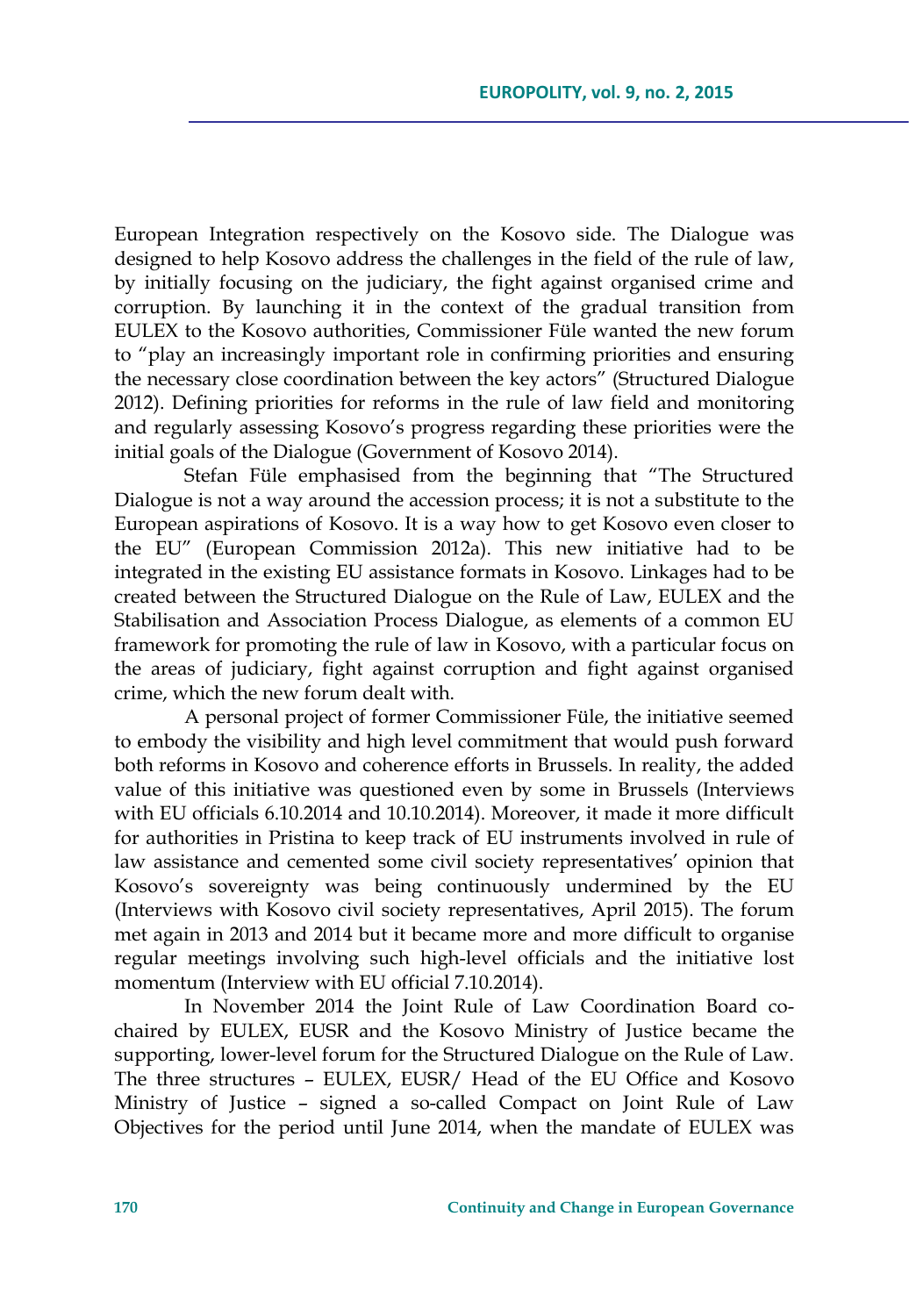bound to end. The Compact thus set joint objectives in the rule of law field, to be pursued by Kosovo's rule of law institutions, established a Compact Tracking Mechanism for measuring progress against clear indicators and benchmarks and established the Joint Rule of Law Coordination Board as the main forum to oversee the implementation of the Compact (JRCB 2013, 3-4). The Compact Actions detailing "specific activities and concrete goals with measurable benchmarks" in line with the overall objectives (Compact 2012, 3) included the requirements for the start of the SAA negotiations and in the Visa Liberalisation Dialogue. Hence, "overall EU accession requirements, EULEX, EUSR/EU Office in Kosovo and Kosovo rule of law institutions' priorities were synchronized through the Compact" (JRCB 2013, 4). Again, this accounts for a step forward in ensuring coherence.

3.6. Enter the auditors: the EU addresses the coherence issue once again

With so many initiatives in Brussels and Pristina targeting rule of law promotion in Kosovo, at least two issues become prominent: creating synergies between relevant EU policies on the one hand and entrenching the rule of law in Kosovo without overstretching the local capacity to absorb assistance on the other hand. Neither of them allows for simple solutions. A special Court of Auditors' report revealed in November 2012 the many shortcomings hampering EU rule of law assistance in Kosovo (European Court of Auditors 2012).

In responding to the Court of Auditors' conclusions and recommendations, the Commission and the EEAS showed, among other things, that: "as regards coordination with EULEX and EUSR, the Court's report reflects the challenges involved in coordinating different entities at the start of their respective mandates. The EULEX Joint Action was adopted in February 2008, EULEX deployment started in April and EULEX only became fully operational in December 2008. In parallel, the European Agency for Reconstruction was being phased out and the European Commission Liaison Office (now EU Office) became fully responsible for IPA assistance in Kosovo. [...] Coordination is currently being strengthened, especially between EULEX and the EC/EUO. An example is the Joint Rule of Law Coordination Board, where assistance and MMA are planned to feature more highly on the agenda. The double-hatting of EUSR and Head of EU Office (the EUSR also giving political guidance to EULEX) supports this development" (European Court of Auditors 2012, 50).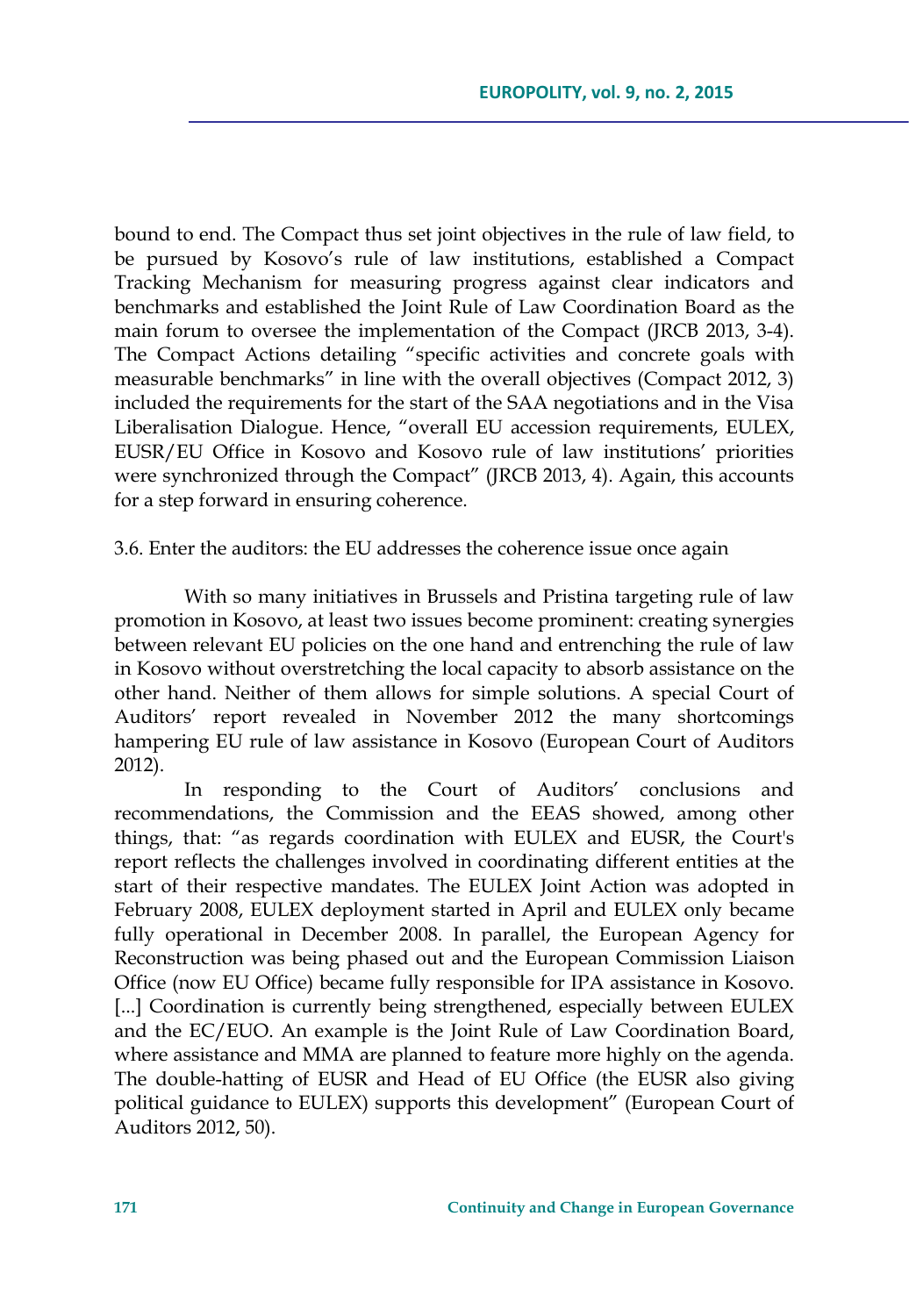The main remedies that the EU adopted were to streamline its presence on the ground and to adjust the mandates of EULEX and the EUSR through strategic reviews (Interview with EU official 3.04.2015). In fact, the EU had started to work towards increasing coordination even before the ECA report was published (Interview with EU official 3.04.2015). The latter served as an additional red flag to emphasise the extent of the harm done by the lack of coordination. In the aftermath of the Court of Auditors' Report on rule of law assistance in Kosovo, the Commission also acknowledged the need for better coordination with EULEX in promoting the rule of law in Kosovo. One way of seeing whether it was put into practice is to look at what the IPA funds were allocated for and to what extent policy objectives and priorities were aligned.

In November 2012 the European Commission announced that it allocated €63 million to support Kosovo's efforts to implement its EU-reform agenda, with the funds - part of the Annual IPA Programme – targeting reforms of the justice and public administration systems, support for readmission and reintegration of refugees and the improvement of correctional and probation services (European Commission 2012e). The Annual IPA programme for Kosovo also included provisions allowing the Commission "to respond quickly to political priorities that need financial support for their implementation, such as the Belgrade-Pristina dialogue, the strategic review of EULEX, and the visa dialogue" (European Commission 2012e). In other words, money seemed to follow political and development priorities across the spectrum of EU involvement in Kosovo. The same approach was maintained a year later.

As EULEX will be slowly wrapping up, the EU Office in Pristina and the EU Special Representative there will take the forefront in managing rule of law assistance in Kosovo. The latest changes to the EUSR's mandate include a role for him to play in guiding the transition from EULEX when the mission's renewed mandate expires in 2016, which is "a very important issue given the expectation that the EU Office will take on certain responsibilities for monitoring and assistance" (House of Commons 2014). A further change codified "the EUSR's role in using public diplomacy to build support for EULEX, which would continue to be a challenge as EULEX steps up its rule of law work"; as part of the future transfer of responsibilities and resources from EULEX to EUSR, nine staff involved in monitoring and assistance have been transferred to the latter (House of Commons 2014). For the time being though, the EUSR team does not have half as many people and expertise as EULEX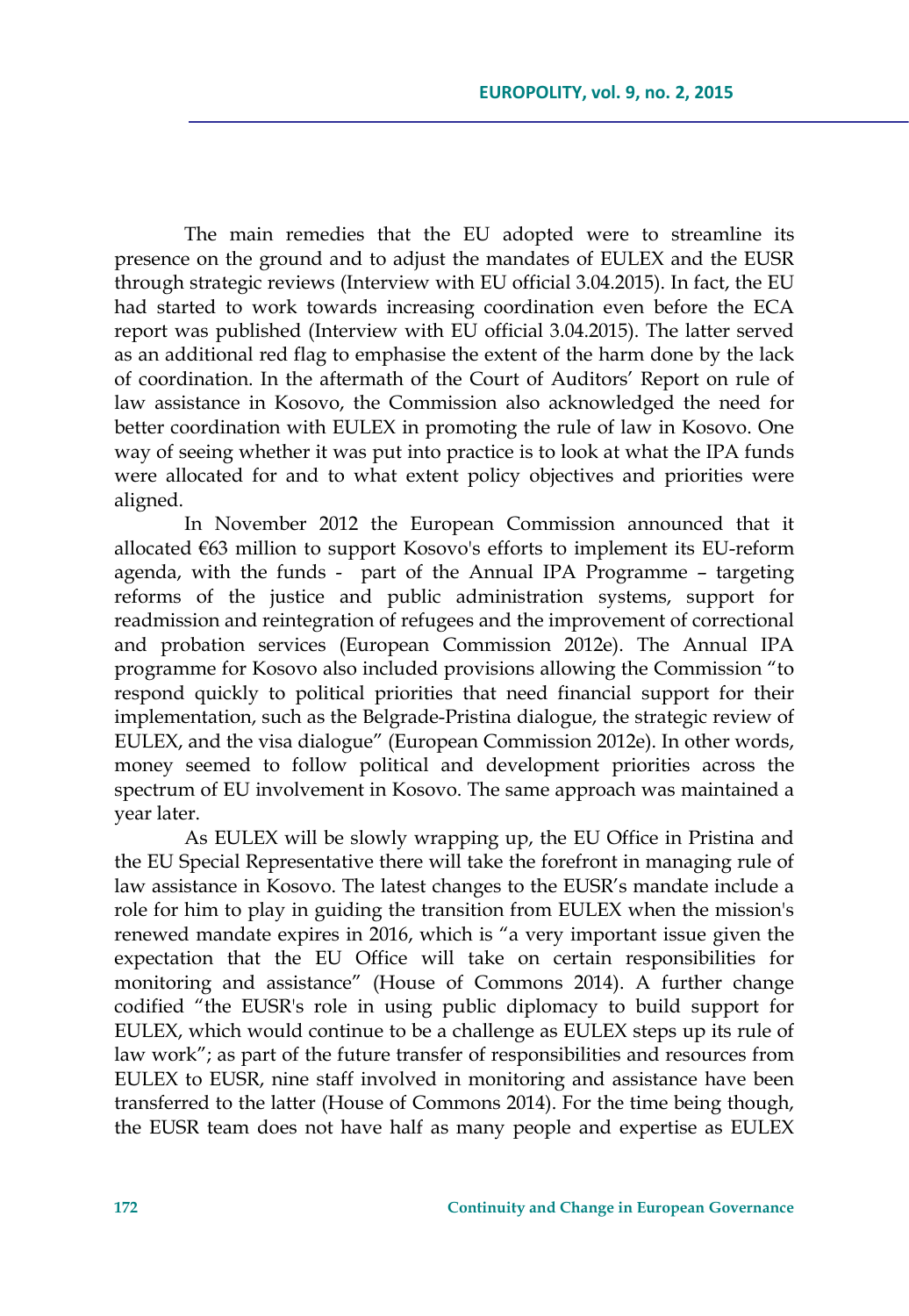(Interview with EU official 29.10.2014). Ultimately political, the decision to terminate EULEX has to take into consideration whether all elements are in place for a continuous EU presence which can ensure the irreversibility of reforms.

The last change of its mandate was agreed in 2014 and entailed a further downsizing of its personnel by specialising in the areas which would make the most impact in the next two years; the main objectives in the new phase entailed focusing on capacity-building and security throughout Kosovo, and on the implementation of agreements reached in the Belgrade-Pristina dialogue in the north (House of Commons 2015). Moreover, the mission had to start phasing out its executive functions in the justice sector as part of a gradual handover of responsibility to Kosovo and complete its work on ongoing serious cases (House of Commons 2015). In parallel, the Kosovo authorities had to create a special court to hear any trials arising from EULEX's Special Investigative Taskforce, which had been investigating the allegations against senior Kosovo political figures in the 2010 Marty Report. EULEX would have an important role in assisting Kosovo with the operation of this court too (House of Commons 2015). These changes were the result of both the ECA Report of 2012 and the EEAS Review of 2013.

At present, EULEX is undergoing a credibility crisis threatening to have a significant impact on the perspectives for maintaining the mission on the ground. At the same time, with voices claiming that the rule of law is improving in Kosovo and others arguing that despite unsatisfactory progress the EU should diminish its presence anyway for financial reasons, it seems that the dominating narrative entails either a new re-organisation of EULEX or even its termination as soon as possible (Interview with EU official 3.04.2015). Its current mandate runs until mid-June 2016. With the EEAS in "damage control" mode, the decision on the future of EULEX has to take into consideration its increasing unpopularity. Finding ways for EULEX to avoid the faith of UNMIK and also protect what the mission has achieved so far represent the biggest current challenges for the EU in Kosovo.

### **4. CONCLUSIONS**

Despite the proliferation of categories and definitions, "coherence" is a useful concept for unpacking and assessing the policy-making process of the EU in the field of external action. Depicting more than coordination among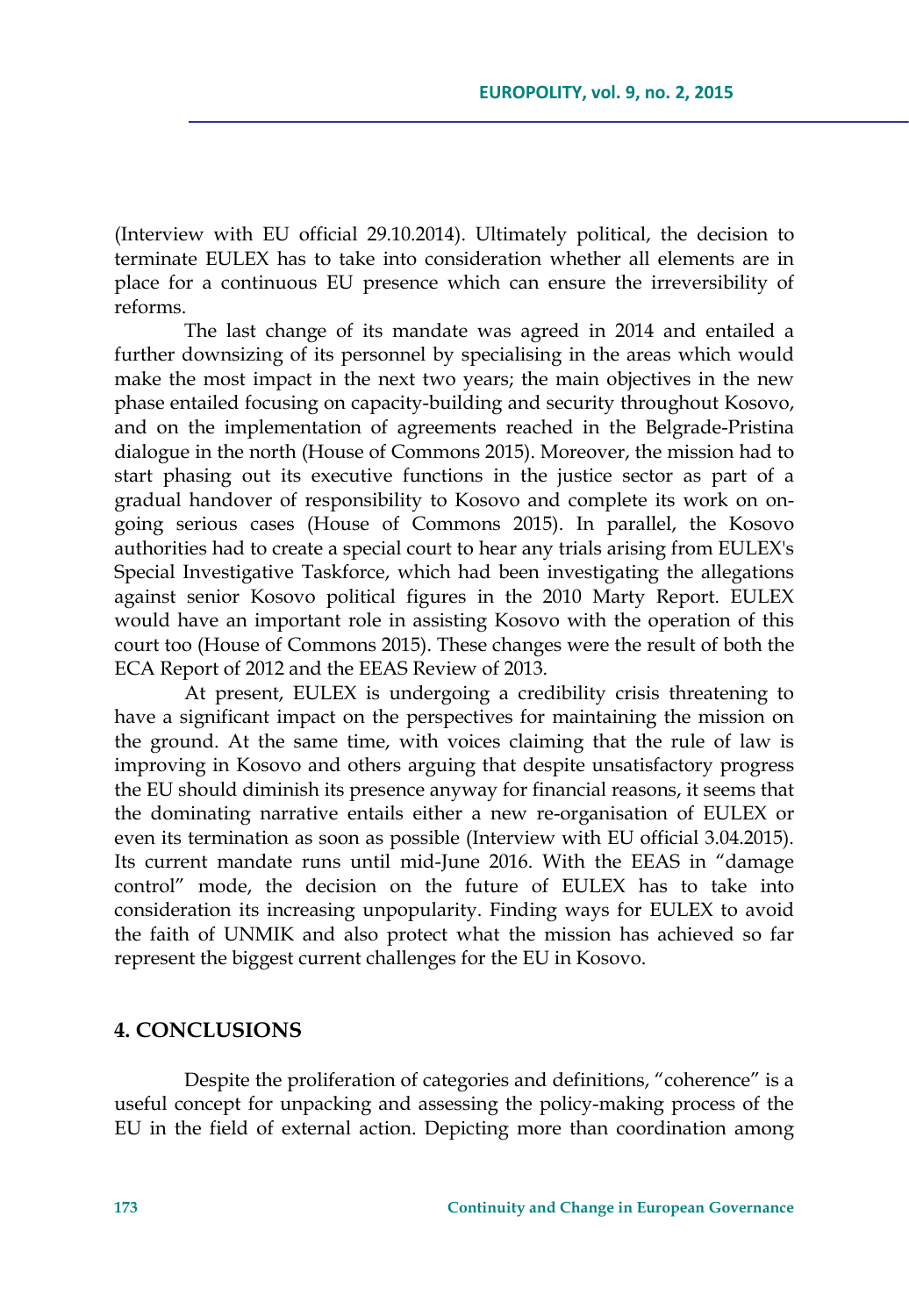actors/policies/instruments, achieving coherence in the EU's external action was one of the main desiderata in the Lisbon Treaty and the reason for streamlining its institutional framework. Developments in practice show that instances of coherence are much more fluid than academic categories. Also, they trigger the question whether the different types of coherence just co-exist or one is the prerequisite for the other.

The Kosovo case makes it clear that member states maintain a firm grip of foreign policy and external action in general, thus making vertical coherence an important factor in any equation on EU coherence. However, a close look at EU instruments and policy components for rule of law assistance in Kosovo allows for an in-depth exploration of the post-Lisbon transformation of the framework for EU external action. Despite local specificities, the EU "machine" has to work coherently in order to achieve results. In Kosovo the EU draws on its most visible and important policies – enlargement, foreign policy, CSDP (as well as trade) to consolidate rule of law reform. Although the almost general opinion on the EU side is that EU success in Kosovo is seriously undermined by local context (lack of a tradition of self-governance, pervasive corruption, clan mentality, etc.), its lack of internal coherence and failure to transform its own rhetoric into tangible coordination of policy objectives and outputs play a significant part in the less than optimum results obtained in assisting Kosovo with rule of law. At the same time, the sheer concentration of EU instruments and its huge investments in Kosovo are too significant to be allowed to fail in the long run.

### **NOTE**

Sections of this paper have been included in an article dealing with institutional conflict and cooperation in EU post-Lisbon foreign policy, published in the volume of the international conference "Challenges of the Knowledge Society" 2015 (9th edition, "Nicolae Titulescu" University Publishing House, Bucharest, 2015, 845-859).

#### **REFERENCES**

 Compact on Joint Rule of Law Objectives for the period until June 2014, concluded by the Kosovo Rule of Law Institutions, the Head of the EU Office in Kosovo/EUSR and EULEX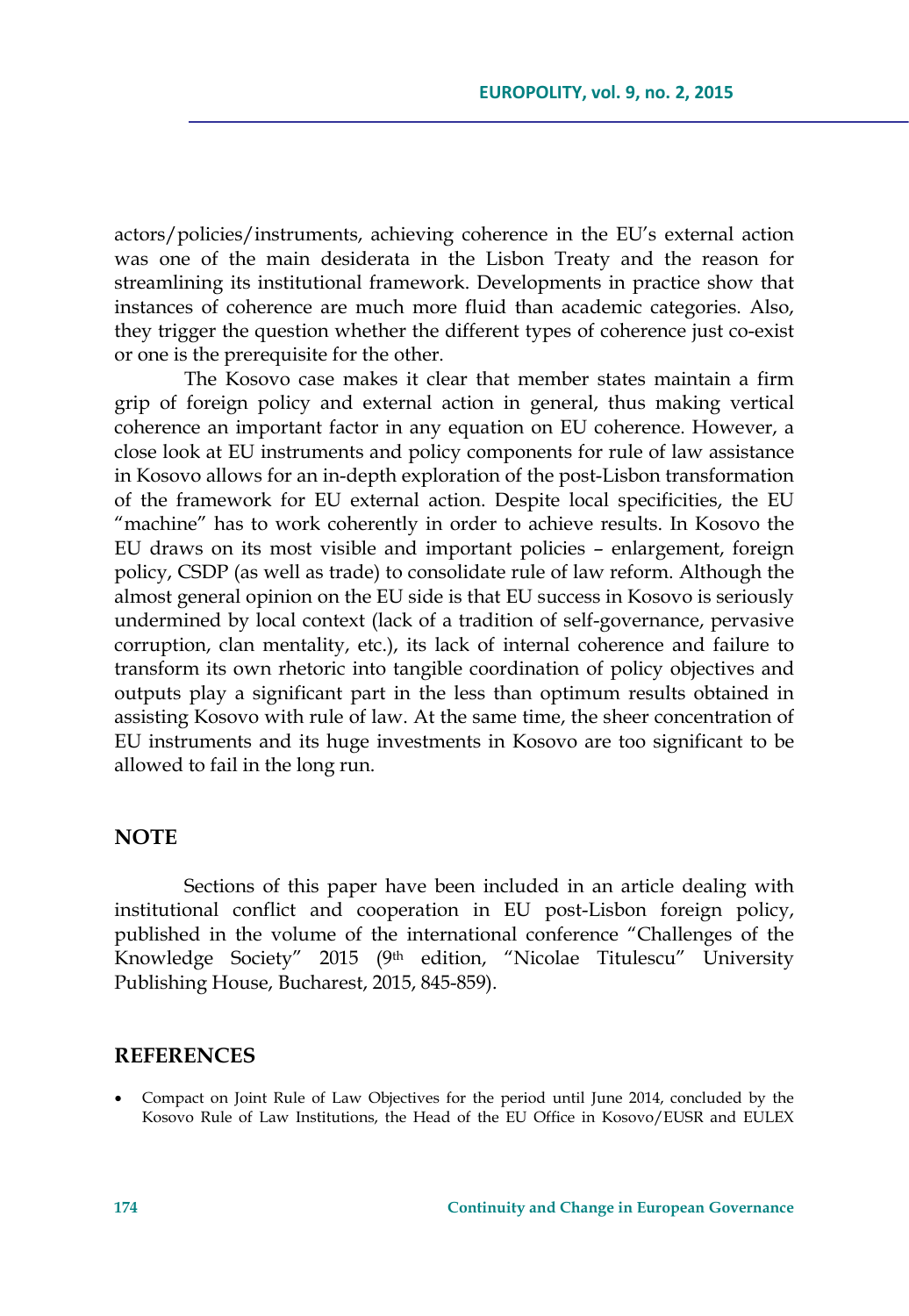Kosovo, Pristina, the 9 November 2012, accessed May 2, 2015, www.eulexkosovo.eu/eul/repository/docs/M20150514\_ENG.pdf.

- Council of the European Union. 2008. Council Joint Action 2008/123/CFSP of 4 February 2008 appointing a European Union Special Representative in Kosovo, *Official Journal of the European Union* L42, (16.2.2008), accessed June 1, 2015, http://eurlex.europa.eu/LexUriServ/LexUriServ.do?uri=OJ:L:2008:042:0088:0091:EN:PDF.
- Duke, S. 2006. Consistency as an Issue in EU External Activities*,* Working Paper 99/W/06, European Institute of Public Administration, Maastricht, accessed May 1, 2015, http://aei.pitt.edu/542/1/99w06.pdf.
- European Commission. 2011. Communication from the Commission to the Council and the European Parliament Enlargement Strategy and Main Challenges 2011-2012. Brussels, 12 October, accessed June 1, 2015, http://ec.europa.eu/enlargement/pdf/key\_documents/2011/package/strategy\_paper\_2011\_ en.pdf.
- European Commission. 2012a. EU-Kosovo: Further step to consolidate rule of law, Press release database MEMO/12/394, Brussels, 30 May, accessed August 10, 2015, http://europa.eu/rapid/press-release\_MEMO-12-394\_en.htm
- European Commission. 2012b. Visa Liberalisation with Kosovo Roadmap, Brussels, 14 June, accessed May 3,http://eeas.europa.eu/delegations/kosovo/documents/eu\_travel/visa\_liberalisation\_with \_kosovo\_roadmap.pdf.
- European Commission. 2012c. Communication from the Commission to the Council and the European Parliament Enlargement Strategy and Main Challenges 2012-2013, Brussels, 10 October, accessed May 4, 2015, http://ec.europa.eu/enlargement/pdf/key\_documents/2012/package/strategy\_paper\_2012\_ en.pdf.
- European Commission. 2012d. Communication from the Commission to the European Parliament and the Council on a Feasibility Study for a Stabilisation and Association Agreement between the European Union and Kosovo*,* Brussels, 10 October, accessed May 4, 2015,

http://ec.europa.eu/enlargement/pdf/key\_documents/2012/package/ks\_feasibility\_2012\_e n.pdf.

- European Commission. 2012e. *EU allocates €63 million to bring Kosovo closer to Europe*, Press release IP-12-1194, Brussels, 9 November, accessed July 30, 2015, http://europa.eu/rapid/press-release\_IP-12-1194\_en.htm
- European Commission. 2013a. Report from the Commission to the European Parliament and the Council on progress by Kosovo in fulfilling the requirements of the visa liberalisation roadmap, Brussels, 8 February, accessed September 1, 2015, http://ec.europa.eu/dgs/homeaffairs/e-library/documents/policies/international-
- affairs/general/docs/report\_on\_progress\_on\_kosovo\_visa\_liberalisation\_en.pdf European Commission. 2013b. Commission Staff Working Document "Kosovo 2013 Progress Report accompanying the document Communication from the Commission to the European Parliament and the Council Enlargement Strategy and Main Challenges 2013-2014", Brussels, 16 October, accessed May 3, 2015, http://ec.europa.eu/enlargement/pdf/key\_documents/2013/package/ks\_rapport\_2013.pdf.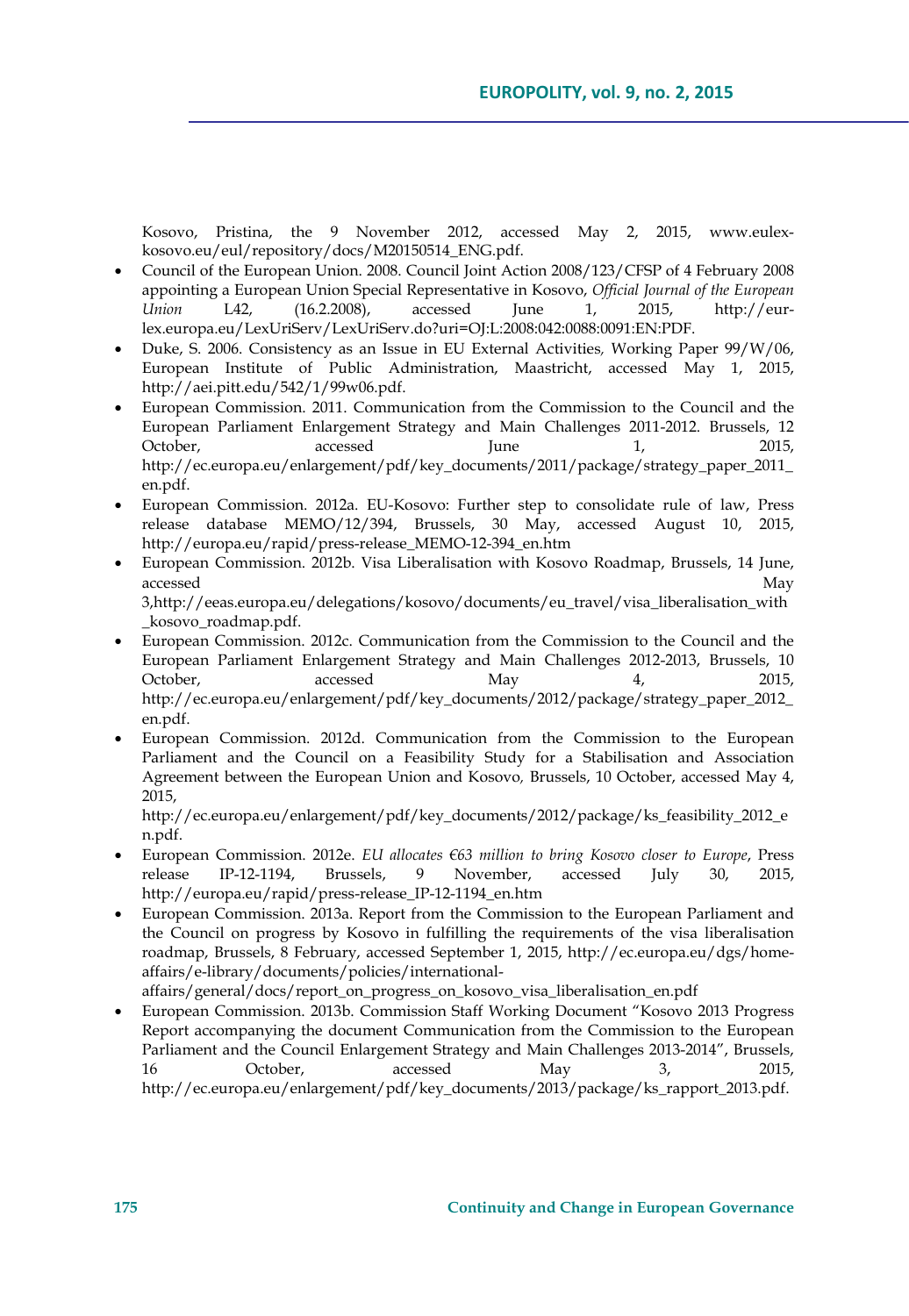- European Commission. 2013c. *EU starts the Stabilisation and Association Agreement negotiations with Kosovo*, Memo 13-938, Brussels, 28 October, accessed July 30 2015, http://europa.eu/rapid/press-release\_MEMO-13-938\_en.htm
- European Commission. 2014. Report from the Commission to the European Parliament and the Council Second report on progress by Kosovo in fulfilling the requirements of the visa liberalisation roadmap, Brussels, 24 July, accessed September 1, 2015, http://ec.europa.eu/dgs/home-affairs/what-isnew/news/news/docs/second\_commission\_assessment\_en.pdf.
- European Court of Auditors. 2012. *European Union Assistance to Kosovo related to the rule of law*, Special Report No 18, Brussels, 16 October, accessed May 5, 2015, http://www.eca.europa.eu/Lists/ECADocuments/SR12\_18/SR12\_18\_EN.PDF.
- European Union. 2007. Treaty of Lisbon amending the Treaty on European Union and the Treaty establishing the European Community, signed at Lisbon, 13 December 2007, *Official Journal of the European Union* C 306, (17.12.2007), 1-147, accessed May 10, 2015, http://eurlex.europa.eu/legal-content/EN/TXT/PDF/?uri=CELEX:12007L/TXT&from=EN
- European Union. 2012. Consolidated versions of the Treaty on European Union and the Treaty on the Functioning of the European Union. *Official Journal of the European Union* C326*,*  (26.10.2012), accessed May 3, 2015, http://eur-lex.europa.eu/legalcontent/EN/TXT/PDF/?uri=OJ:C:2012:326:FULL&from=EN
- European Union External Action Service (EEAS). 2013. *EEAS Review*, accessed May 1, 2015, http://eeas.europa.eu/library/publications/2013/3/2013\_eeas\_review\_en.pdf
- European Union External Action Service (EEAS). 2014. *EULEX Kosovo EU Rule of Law Mission in Kosovo Factsheet,* (October), accessed May 2, 2015, http://eeas.europa.eu/csdp/missionsand-operations/eulex-kosovo/pdf/factsheet\_eulex\_kosovo\_en.pdf
- Füle, Š. 2010. *The EU: a Force for Peace, Stability and Prosperity in Wider Europe*, Speech delivered at Columbia University, New York, 30 November, accessed September 1, 2015, http://euun.europa.eu/articles/en/article\_10447\_en.htm
- Füle, Š. 2013. Address to the Parliamentary Assembly of Kosovo, Pristina, 18 July, accessed September 1, 2015, http://europa.eu/rapid/press-release\_SPEECH-13-653\_en.htm
- Gebhard, C. 2011. Coherence. In *International Relations and the European Union*, 2nd edition, edited by Christopher Hill and Michael Smith, 101-127. Oxford: Oxford University Press.
- Government of the Republic of Kosovo (Ministry of Justice). 2014. Rule of Law Assistance Strategy in Kosovo 2016-2019, (Justice and Internal Affairs), Pristina, accessed July 20, 2015, www.md-ks.net/.../Rule\_of\_Law\_Assistance\_Strategy\_in\_Kosovo\_2016- 2019\_(Justice\_and\_Internal\_Affairs).pdf
- Hillion, C. 2008. Tous pour un, un pour tous! Coherence in the External Relations of the European Union. In *Developments in EU External Relations Law,* edited by Marise Cremona, 10- 36. Oxford: Oxford University Press.
- Hillion, C. 2012. Cohérence et action extérieure de l'Union Européenne, EUI WorkingPaperLAW2012/14, accessed May 1, 2015, https://www.gov.uk/government/uploads/system/uploads/attachment\_data/file/224392/ evidence-christophe-hillion-working-papers.pdf.
- House of Commons. 2014. EU Special Representative for Kosovo Documents considered by the European Scrutiny Committee on 18 June, accessed September 1, 2015, http://www.publications.parliament.uk/pa/cm201415/cmselect/cmeuleg/219-iii/21914.htm
- House of Commons. 2015. EU Special Representative for Kosovo Documents considered by the European Scrutiny Committee on 4 February, accessed September 1, 2015,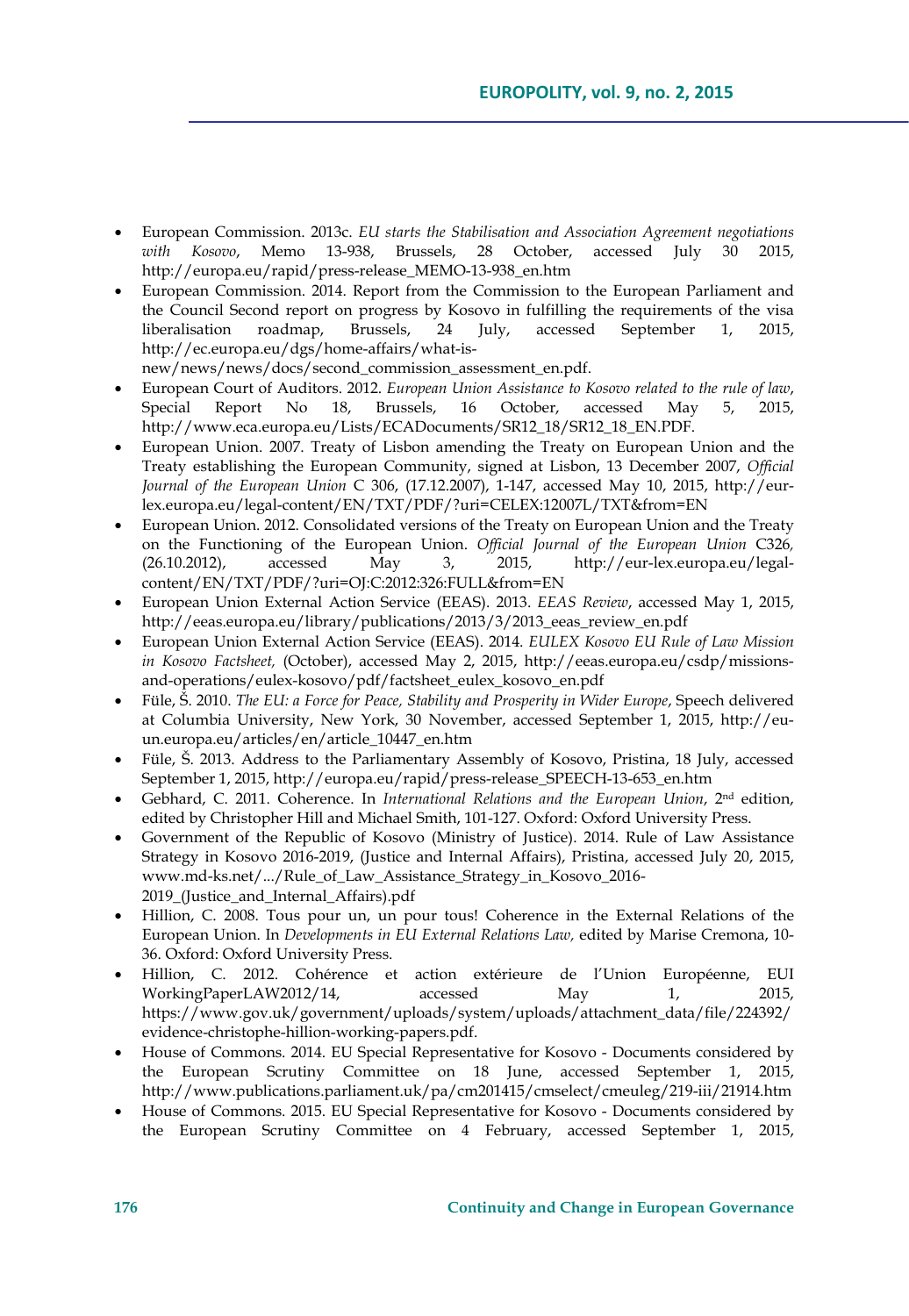http://www.publications.parliament.uk/pa/cm201415/cmselect/cmeuleg/219 xxxi/21910.htm

- House of Lords. 2013. Revised transcript of evidence taken before the Select Committee on the European Union Sub-Committee C (External Affairs) Inquiry on EULEX Kosovo, 18 April, accessed September 1, 2015,http://www.parliament.uk/documents/lords-committees/eusub-com-c/EULEX%20Kosovo/cEUC180413ev1.pdf.
- Joint Rule of Law Coordination Board (JRCB). 2013. Compact Progress Report (September), accessed July 20, 2015, http://www.eulexkosovo.eu/docs/Compact%20Report%20final%20ENG.pdf.
- Juncos, A. E. 2013. *EU Foreign and Security Policy in Bosnia. The politics of coherence and effectiveness.* Manchester and New York: Manchester University Press.
- Lehne, S. 2013. *Serbia-Kosovo Deal Should Boost the EU's Western Balkans Policy*, Carnegie Europe, April 13, accessed May 1, 2015, http://carnegieeurope.eu/2013/04/23/serbiakosovo-agreement-should-reenergize-eu-s-western-balkans-policy/g0q8
- Mattelaer, A. 2013. The Empty Promise of Comprehensive Planning in EU Crisis Management". *European Foreign Affairs Review* 18: 125–146.
- Missiroli, A. 2001. Introduction The terms of the debate. In *Coherence for Security Policy: Debates-Cases-Assessments,* edited by Antonio Missiroli, 1-16. Occasional Paper no. 27, Institute for Security Studies - Western European Union, Paris, accessed May 3, 2015, http://www.iss.europa.eu/uploads/media/occ027.pdf.
- The Nobel Peace Prize for 2012 Press Release, accessed May 2, 2015, http://www.nobelprize.org/nobel\_prizes/peace/laureates/2012/press.html
- Nuttal, S. 2001. Consistency and the CFSP: a categorization and its consequences, Working Paper 2001/03, LSE European Foreign Policy Unit Network, accessed May 5, 2015, http://www.lse.ac.uk/internationalRelations/centresandunits/EFPU/EFPUpdfs/EFPUworki ngpaper2001-1.pdf.
- Papadimitriou, D. and P. Petrov. 2013. State-building without recognition. A critical retrospection of the European Union's strategy in Kosovo (1999-2010). In *European Integration and Transformation in the Western Balkans. Europeanization or business as usual?*, edited by A. Elbasani, 121-137. London and New York: Routledge.
- Portela, C. and K. Raube. 2009. (In‐)Coherence in EU Foreign Policy: Exploring Sources and Remedies. Paper presented at the European Studies Association Bi‐annual Convention, Los Angeles (April), accessed May 1, 2015, http://aei.pitt.edu/33122/1/portela.\_clara\_%282%29.pdf.
- Spernbauer, M. 2010. *EULEX Kosovo Mandate, structure and implementation: Essential clarifications for an unprecedented EU mission*, CLEER Working Papers 2010/5, Center for the Law of EU External Relations, T.M.C Asser Institute, The Hague, accessed June 10, 2015, http://www.asser.nl/upload/documents/7302010\_24440CLEER%20WP%202010-5%20- %20SPERNBAUER.pdf.
- Structured Dialogue on the Rule of Law with Kosovo Brussels, 30 May 2012 Conclusions, accessed March 1, 2015. http://ec.europa.eu/commission\_2010- 2014/fule/docs/news/20120530\_rold\_conclussions\_30\_may.pdf
- Tietje, C. 1997. The Concept of Coherence in the Treaty on European Union and the Common Foreign and Security Policy, *European Foreign Affairs Review* 2: 211-233.
- United Nations. 2010. Resolution adopted by the General Assembly on 9 September 2010 A/RES/64/298, Request for an advisory opinion of the International Court of Justice on whether the unilateral declaration of independence of Kosovo is in accordance with